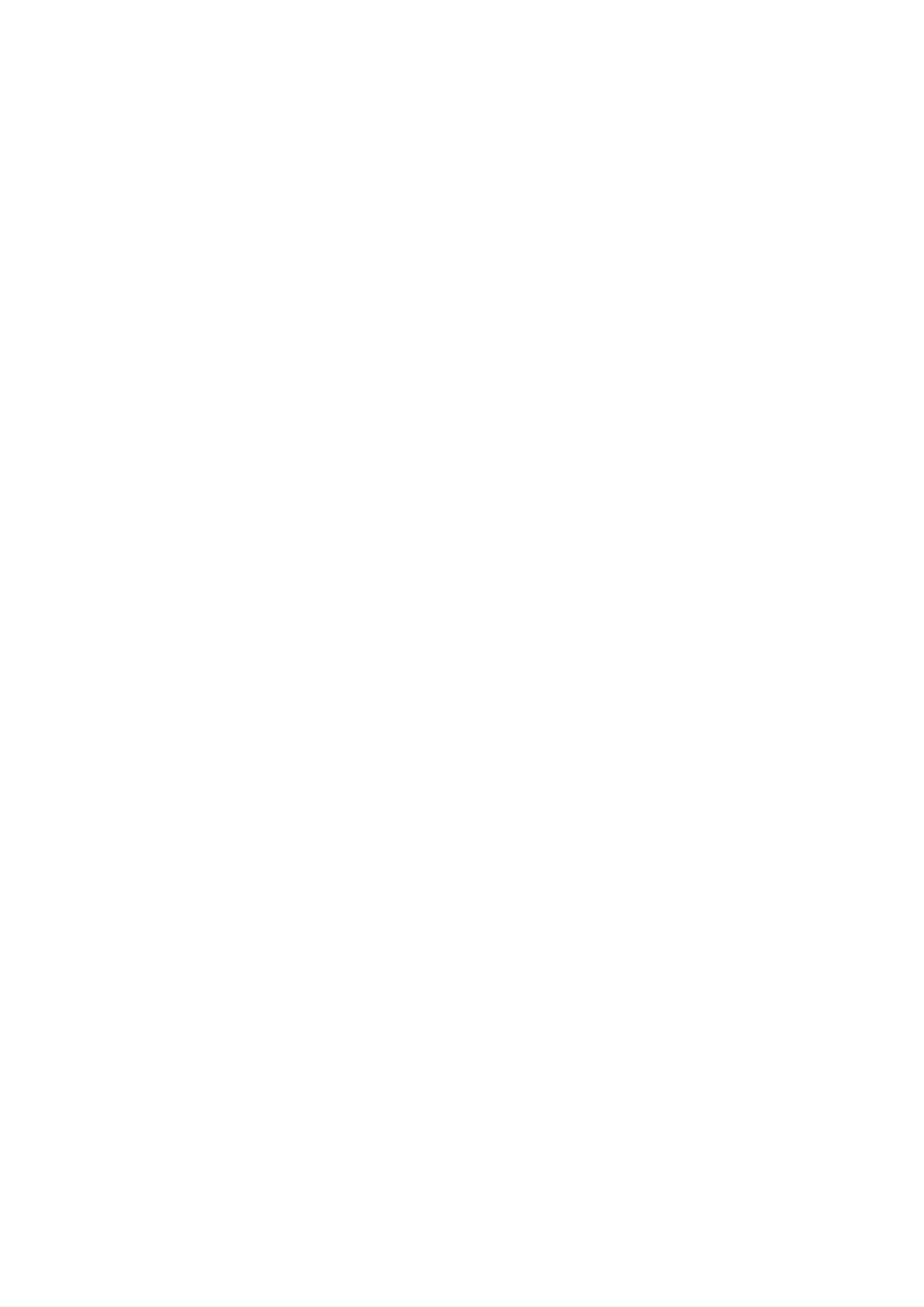## **Introduction**

- **1.** The purpose of the present document is to submit to the Governing Body proposals for the agenda of the 103rd Session (2014) of the International Labour Conference and beyond, in light of the decision taken at the 313th Session (March 2012) of the Governing Body, and taking into account the informal tripartite consultations held on 11 May and 20 September 2012. The document also provides an update on the discussions concerning the process of setting the agenda of the Conference, in order to prepare for a more in-depth discussion on that subject at the 317th Session (March 2013) of the Governing Body.
- **2.** At its 313th Session (March 2012), the Governing Body took the following decision concerning the agenda of the Conference:

The Governing Body:

- (a) requested the Office to make the appropriate arrangements to continue consultations on the process of setting the Conference agenda;
- (b) decided that the 103rd Session (2014) of the Conference would be held in Geneva;
- (c) as regards the agenda of the 103rd Session (2014) of the Conference:
	- (i) approved the proposal for a recurrent discussion on the strategic objective of employment;
	- (ii) agreed to postpone the selection of a second item pending the outcome of the discussions of the 101st Session (2012) of the Conference;
	- (iii) agreed to include the selection of the third item in the consultations on the agenda that would be pursued;
- (d) as regards the agenda of future sessions of the Conference, decided that the last two recurrent discussions of the cycle would be on social protection (labour protection) (2015), and fundamental principles and rights at work (2016), and that these items would be placed on the agenda of the Conference.
- **3.** Under the ILO Constitution, the Governing Body is responsible for setting the agenda of the Conference, for which purpose it shall consider suggestions made by governments or representative employers' or workers' organizations and any public international organization.<sup>2</sup> This responsibility is regulated by the Standing Orders of the Governing Body. In particular, article 5.1.1 provides that "[w]hen a proposal to place an item on the agenda of the Conference is discussed for the first time by the Governing Body, the Governing Body cannot, without the unanimous consent of the members present, take a decision until the following session".
- **4.** The practice of the Governing Body, as reflected in the Introductory Note to the Compendium of rules applicable to the Governing Body, is to consider the items to be placed on the agenda of the Conference at two successive sessions, so that the decision is taken two years prior to the opening of the session of the Conference in question. The first stage of the discussion takes place at its November session. The second stage takes place at its March session, and consists in adopting a definitive decision. If a decision cannot be taken at the March session, it is still possible to adopt a definitive decision at the following November session. In this respect, in contrast to standard-setting items, the recent practice of the Governing Body has been to select items for general discussion at a date much

 $^{1}$  GB.313/PV, para. 18.

<sup>&</sup>lt;sup>2</sup> Article 14(1) of the ILO Constitution.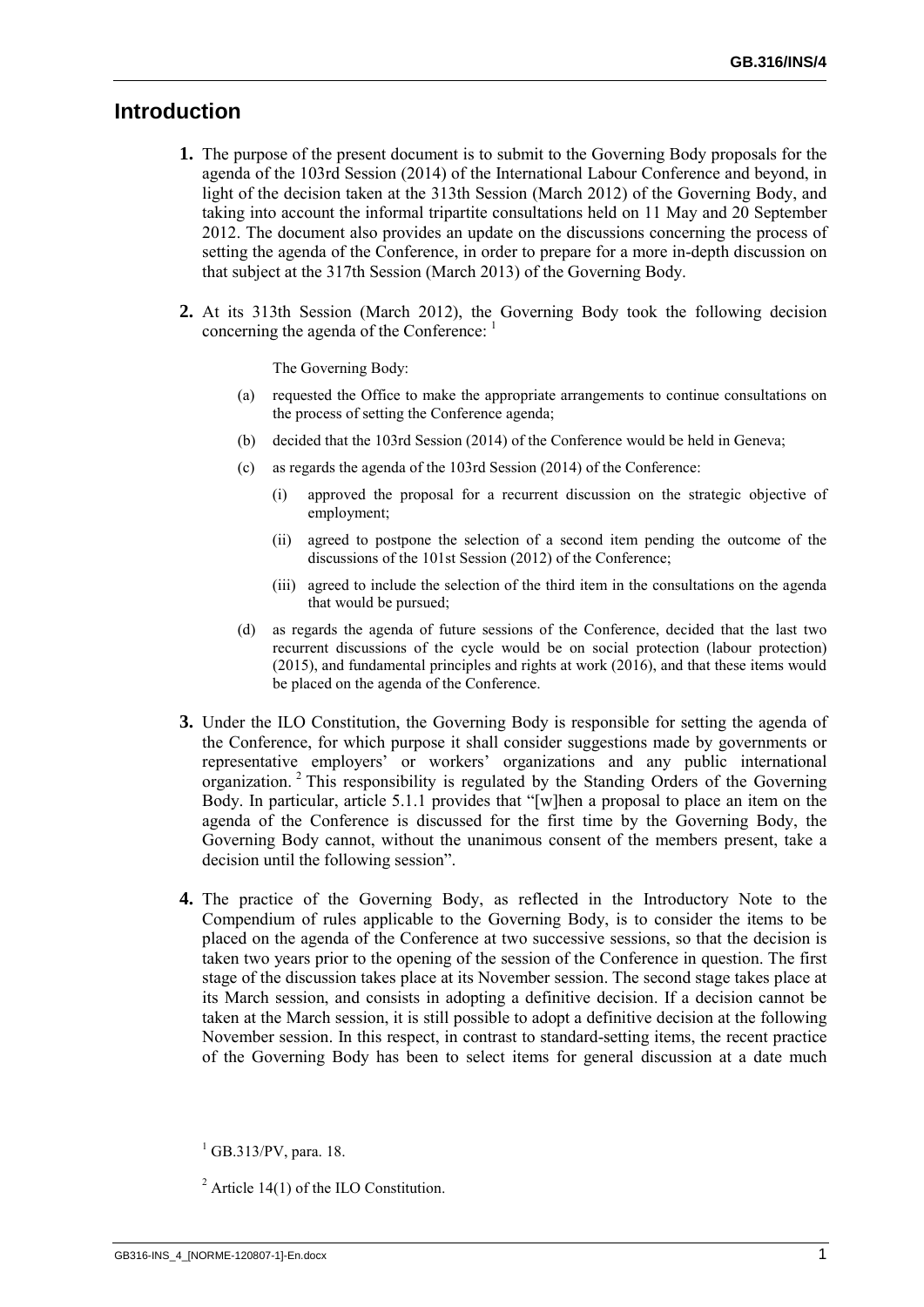closer to the session of the Conference in question to allow for the inclusion of topical issues on the agenda.

#### **Selection of items for the agenda of the 103rd Session (2014) of the Conference and beyond**

- **5.** The present document focuses on proposals <sup>3</sup> which, in light of the informal tripartite consultations held on 20 September 2012 and the additional comments received thereafter, appear more likely to meet with consensus in the Governing Body or raise sufficient interest for further consideration. The selection of items, including the determination of the session at which they should be discussed by the Conference, is within the responsibility of the Governing Body. The elements set out in the present document are intended to facilitate discussions and the decision by the Governing Body. In this respect, the document draws a distinction between proposals that might be considered for the 103rd Session (2014) of the Conference and for the 104th Session (2015) and beyond.
- **6.** The overview of these proposals and the related decisions that might be taken by the Governing Body is as follows:

|                                     | 103rd Session (2014) of the Conference                                                                                                                                                  |                                                                                                 |                                                                                                                                                                                                        |
|-------------------------------------|-----------------------------------------------------------------------------------------------------------------------------------------------------------------------------------------|-------------------------------------------------------------------------------------------------|--------------------------------------------------------------------------------------------------------------------------------------------------------------------------------------------------------|
| Proposal                            |                                                                                                                                                                                         | <b>Nature</b>                                                                                   | The Governing Body is invited to:                                                                                                                                                                      |
|                                     | 1. Supplementing the ILO's forced labour<br>Conventions to address prevention and victim<br>protection, including compensation, as well as<br>human trafficking for labour exploitation | Standard setting                                                                                | Hold a second discussion on the proposal at its<br>317th Session (March 2013) in light of the outcome<br>of a meeting of experts                                                                       |
|                                     | 2. Facilitating gradual transitions from the<br>informal economy to the formal economy                                                                                                  | Standard setting                                                                                | Hold a second discussion on the proposal at its<br>317th Session (March 2013)                                                                                                                          |
|                                     | 3. Decent work in global supply chains, including<br>export processing zones (EPZs)                                                                                                     | General discussion                                                                              | Provide guidance on the inclusion of this proposal in<br>the agenda of the 103rd Session (2014) of the<br>Conference or beyond                                                                         |
|                                     | 104th Session (2015) of the Conference or beyond                                                                                                                                        |                                                                                                 |                                                                                                                                                                                                        |
| Proposal                            |                                                                                                                                                                                         | <b>Nature</b>                                                                                   | The Governing Body is invited to:                                                                                                                                                                      |
|                                     | 4. Revision of the Employment (Transition from<br>War to Peace) Recommendation, 1944<br>(No. 71)                                                                                        | Standard setting                                                                                | Provide guidance on the inclusion of this proposal in<br>the agenda of the 104th Session (2015) of the<br>Conference, noting relevance of the matter to the<br>2014 recurrent discussion on employment |
|                                     | 5. Gender-based violence in the world of work                                                                                                                                           | Standard setting                                                                                | Provide guidance to the Office concerning any<br>follow-up action                                                                                                                                      |
|                                     | 6. Building a diverse and inclusive world of work                                                                                                                                       | General discussion                                                                              | Provide guidance to the Office concerning any<br>follow-up action                                                                                                                                      |
| Proposals for further consideration |                                                                                                                                                                                         | <b>Nature</b>                                                                                   | The Governing Body is invited to:                                                                                                                                                                      |
|                                     | 7. Proposals regarding the resolution of labour<br>disputes                                                                                                                             | To be determined in light of<br>the outcome of the 102nd<br>Session (2013) of the<br>Conference | Postpone the consideration of this proposal pending<br>the outcome of the 102nd Session (2013) of the<br>Conference                                                                                    |
|                                     | 8. A proposal concerning a Convention<br>(supplemented by a Recommendation) on<br>the transition of the world of work towards a<br>low carbon economy                                   | Standard setting                                                                                | Postpone the consideration of this proposal pending<br>the outcome of the 102nd Session (2013) of the<br>Conference                                                                                    |

<sup>3</sup> The contents of all the proposals have been developed through an enhanced Office-wide coordination process.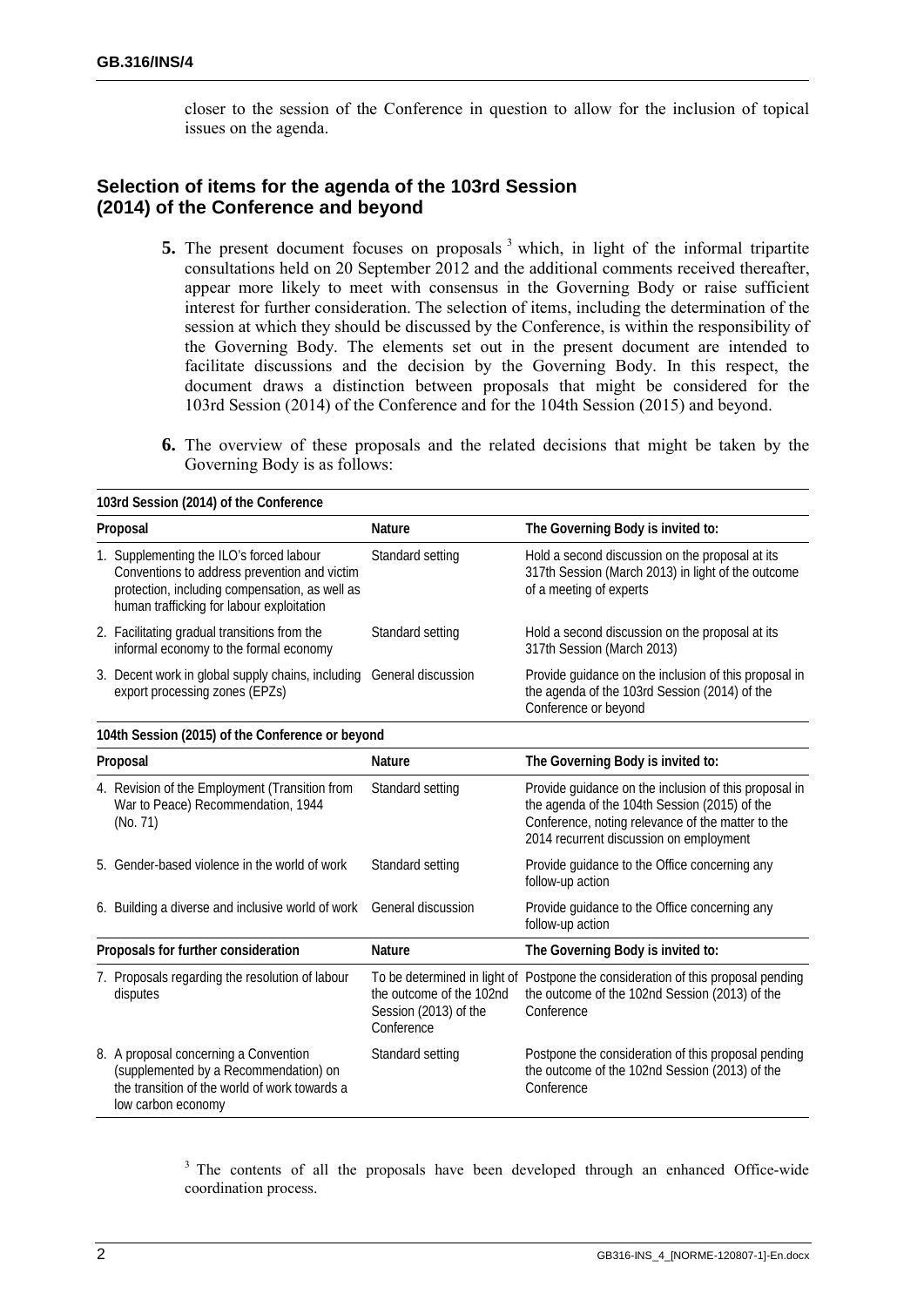**7.** The proposals are mainly new topics arising out of Conference discussions, Governing Body debates, and suggestions made by constituents or by the Office. Prior to the informal tripartite consultations held on 20 September 2012, the secretariat of the Employers' group sent the Office a document containing six proposals for consideration as Conference agenda items. Three of these are taken into account below. Three other proposals – relating to small and medium-sized enterprises (SMEs), technical cooperation and the public sector – would need to be further elaborated upon. Comments and suggestions on the selection of Conference agenda items were also submitted by the secretariat of the Workers' group, the Africa group and the group of industrialized market economy countries (IMEC) after the informal tripartite consultations.

#### **Proposed items already considered by the Governing Body**

- **8.** At its 313th Session (March 2012), the Chairperson of the Governing Body indicated that the views expressed by members of the Governing Body concerning seven items on the pending list of proposed Conference agenda items would feed into the ongoing informal tripartite consultations. 4 Four of the proposals have been retained for further consideration: the revision of Recommendation No. 71, the promotion of sound industrial relations through the prevention and resolution of labour disputes; decent work in global supply chains; and decent work in EPZs.
- **9.** The three following proposals remain.
	- (a) A possible Recommendation on policy coherence among economic, financial, employment and social policies (further to the recurrent discussion on the strategic objective of employment) (standard setting). In light of the consultations held in September 2012, it is proposed that this proposal, which arises from the conclusions of the recurrent discussion on employment at the 99th Session of the Conference, be examined within the framework of the 2014 recurrent discussion on employment to allow for further tripartite review of the issues.
	- (b) A possible Recommendation on the right to information and consultation (standard setting – revision and consolidation as a follow-up to the conclusions of the Cartier Working Party). In light of the consultations held in September 2012, it is proposed that this question be addressed within the framework of the 2013 recurrent discussion on social dialogue.
	- (c) A general discussion on finance with a social purpose. The consultations supported the proposal made by the Office to the Governing Body at its 313th Session (March 2012) to eliminate this item from the list, as it failed to garner the support of constituents.

#### *Draft decision*

#### **10.** *The Governing Body requests the Office to:*

*(a) include in the report to be prepared for the recurrent discussion on employment at the 103rd Session (2014) of the Conference the question of a possible Recommendation on policy coherence among economic, financial, employment and social policies;* 

4 GB.313/PV, para. 18.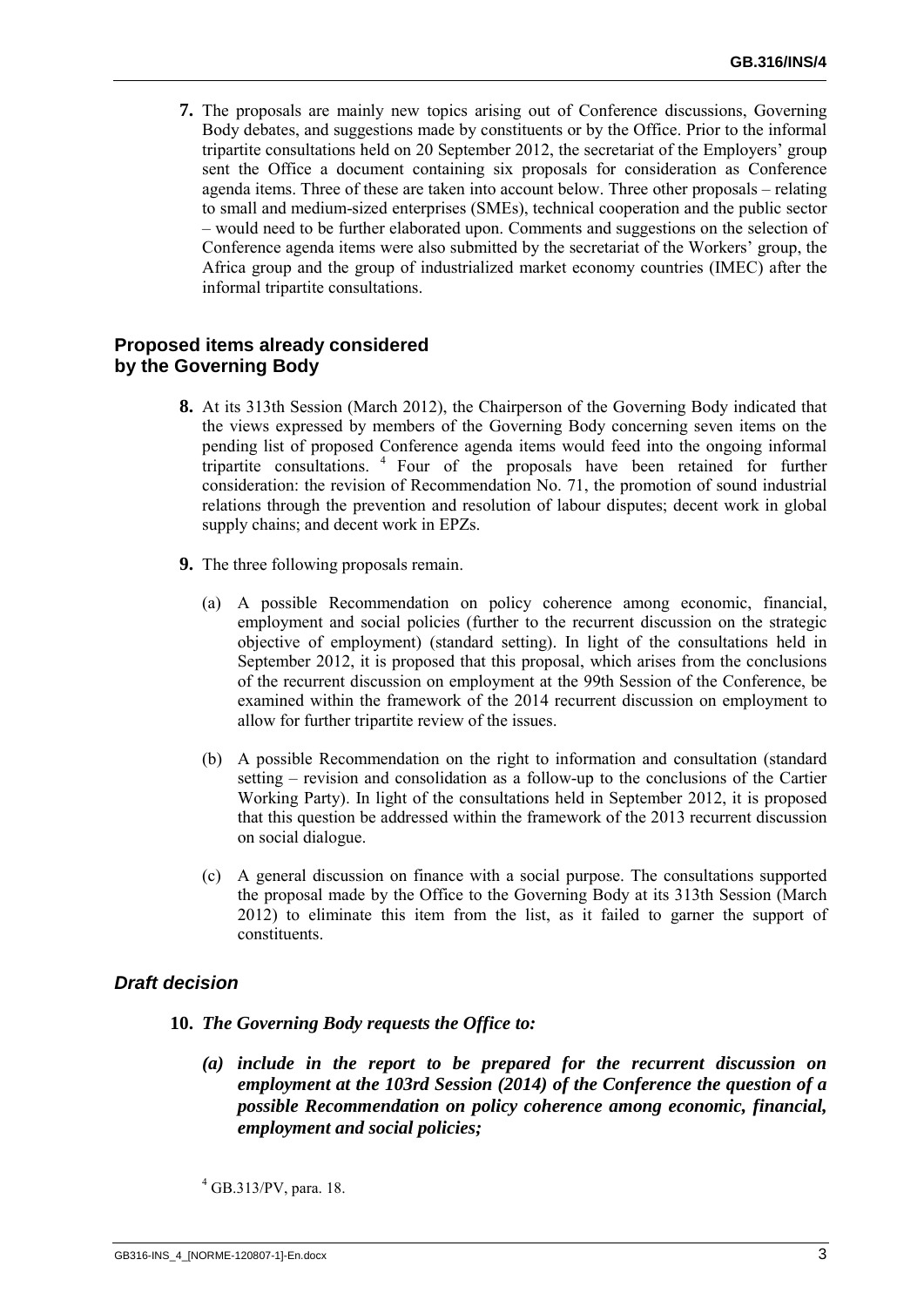- *(b) include in the report to be prepared for the recurrent discussion on social dialogue at the 102nd Session (2013) of the Conference the question of a possible Recommendation on the right to information and consultation;*
- *(c) remove from its consideration the existing proposal relating to finance with a social purpose.*

# **I. Proposals for possible inclusion on the agenda of the 103rd Session (2014) of the Conference**

- **11. Three** proposals are submitted for consideration by the Governing Body for the 103rd Session (2014) of the Conference: two with a view to standard setting, and one for a general discussion. In accordance with its usual practice of selecting three technical items on the Conference agenda, and taking into account the decision taken at its 313th Session (March 2012) to select a recurrent discussion on employment, the Governing Body may wish to select two of the following proposals.
- **A. Supplementing the ILO's forced labour Conventions to address prevention and victim protection, including compensation, as well as human trafficking for labour exploitation (standard setting)** *(A proposal to follow up the resolution and conclusions adopted at the 101st Session (2012) of the International Labour Conference concerning the recurrent discussion on the strategic objective of fundamental principles and rights at work)*

# *Background*

**12.** This proposal is submitted to the Governing Body for the first time. It was developed by the Office in preparation for the informal tripartite consultations held in September 2012, having regard to the conclusions concerning the recurrent discussion on fundamental principles and rights at work adopted by the Conference at its 101st Session (2012). In particular, these conclusions call on the ILO to "conduct a detailed analysis, including through the possible convening of meetings of experts to identify gaps in existing coverage of ILO standards with a view to determining whether there is a need for standard setting to: (i) complement the ILO's forced labour Conventions to address prevention and victim protection, including compensation; and (ii) address human trafficking for labour exploitation". <sup>5</sup> Support was expressed for this proposal by the secretariats of the Employers' and Workers' groups, which both called for the necessary steps to be taken so that the Governing Body could approve at its 316th Session (November 2012) the holding of the meeting of experts in February 2013. The representatives of the two groups suggested that any proposed standard-setting item might ultimately be referred to the Conference with a view to a single discussion. IMEC emphasized the need to await the

<sup>&</sup>lt;sup>5</sup> ILO: "Conclusions concerning the recurrent discussion on fundamental principles and rights at work", in *Provisional Record* No. 15, ILC, 101st Session, Geneva, 2012, para. 22(c).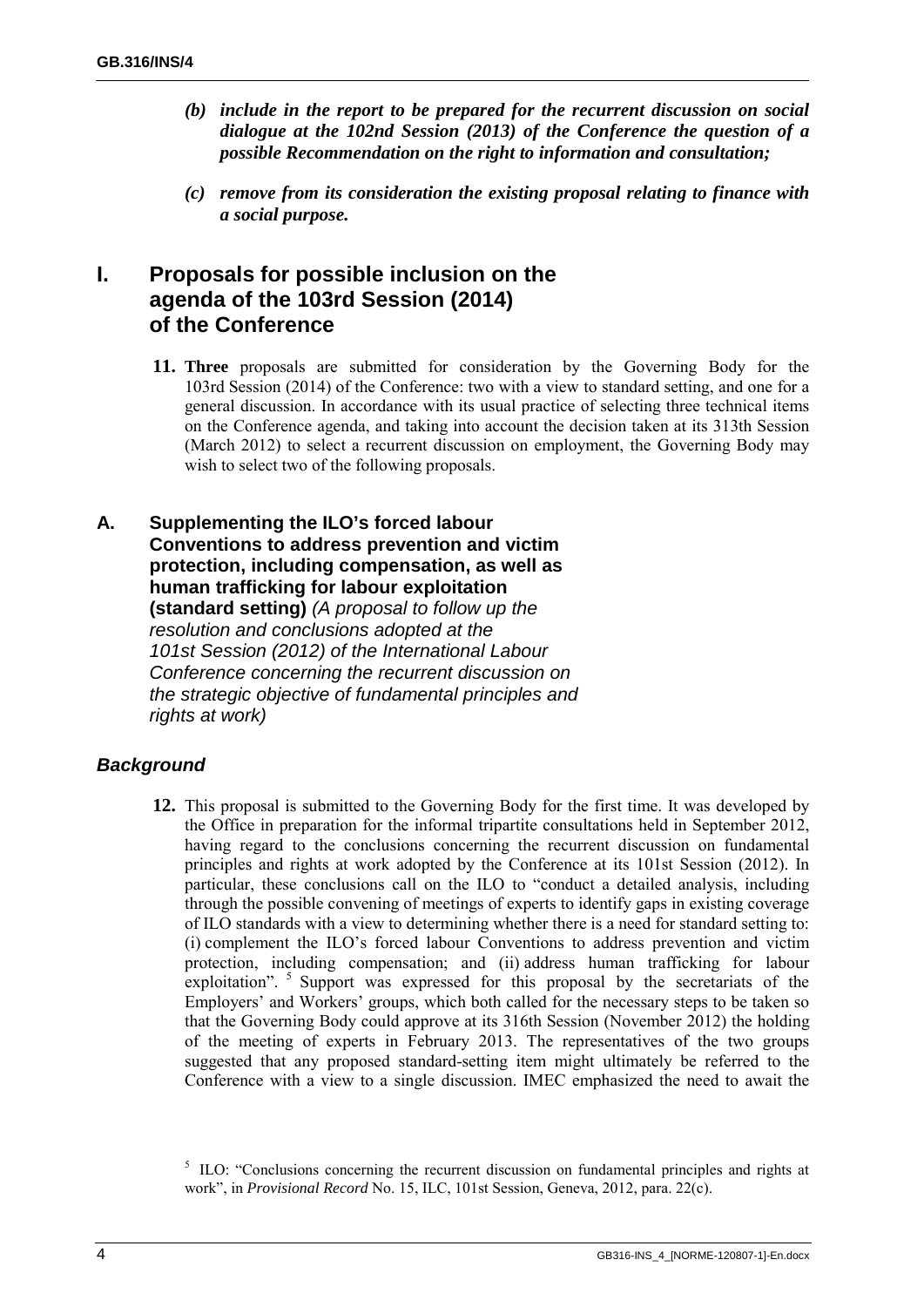outcome of the meeting of experts and to hold further discussions on the scope of the ILO's mandate with regard to human trafficking.

**13.** In this context, the Governing Body may wish to hold a first discussion on the proposal on the basis of the elements set out below and to indicate whether it wishes to hold a second discussion at its 317th Session (March 2013) in light of the outcome of the meeting of experts, with a view to deciding whether to place the proposal on the agenda of the 103rd Session (2014) of the Conference as a standard-setting item. The organization of the meeting of experts is referred to in two documents submitted to the Governing Body for decision at its current session: the first contains a proposed plan of action on fundamental principles and rights at work; <sup>6</sup> and the second sets out the recommendations of the Officers relating to the meeting of experts.<sup>7</sup> In particular, the plan of action contains a proposal to convene the meeting of experts in early 2013 on this issue, with consideration being given to a new standard to supplement the forced labour Conventions.<sup>8</sup> Should the Governing Body decide to select the proposal at its 317th Session (March 2013), it would also have to decide whether to refer it to the Conference with a view to a single discussion, with a programme of reduced intervals for the reports to be submitted, in accordance with the single discussion procedure, set out in article 38 of the Standing Orders of the Conference.

#### *Purpose*

**14.** Subject to the outcome of the meeting of experts, the proposal is aimed at supplementing the ILO forced labour Conventions in relation to the prevention and protection of victims, including compensation and human trafficking for labour exploitation, to address forced labour in a more comprehensive and effective manner.

#### *Response to the needs and realities of constituents in light of the ILO's strategic objectives*

- **15.** In recent years, the persistent use of forced labour has been the subject of growing international attention, with particular reference to human trafficking. In June 2012, the ILO published a new global estimate of forced labour, emphasizing that it was more pervasive than previous data had suggested. The ILO estimates that there are at least 20.9 million victims of forced labour globally, affecting all regions. New data suggest a strong link between forced labour and migration, with almost half (44 per cent) of all forced labour victims being involved in cross-border or internal migration.
- **16.** Those who exact, aid or abet forced labour generate vast illegal profits, with domestic work, agriculture, construction and manufacturing among the sectors most concerned. While forced labour can occur in both the formal and informal economy, workers in the informal economy lack protection and are more vulnerable. Growing interaction across countries and between enterprises has also raised concerns over forced labour in global supply chains.

<sup>6</sup> GB.316/INS/5/3, para. 15.

 $7$  GB.316/INS/15/4.

<sup>&</sup>lt;sup>8</sup> The Forced Labour Convention, 1930 (No. 29), and the Abolition of Forced Labour Convention, 1957 (No. 105).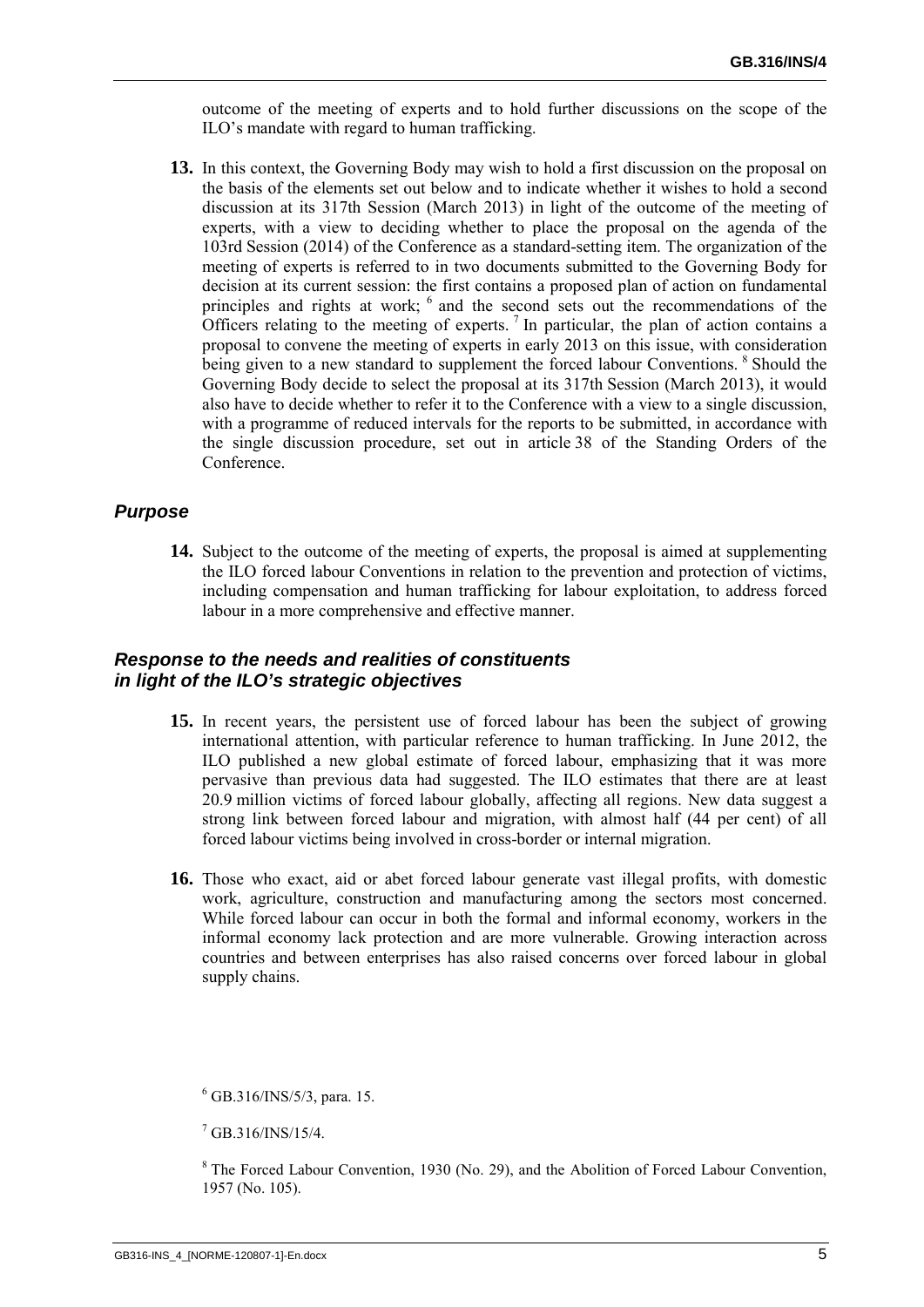**17.** The elimination of forced labour is one of the 19 strategic outcomes set out in the ILO Strategic Policy Framework.<sup>9</sup> In light of the vulnerability of the growing number of victims of forced labour in the sectors mentioned above, it seems appropriate to review the need for additional guidance for member States to reinforce the protection and assistance to be provided to all victims of forced labour, including victims of trafficking.

#### *Added value*

- **18.** The ILO's forced labour Conventions are among its most widely ratified instruments, and the comments of the ILO supervisory bodies and experience from technical cooperation provide important guidance to constituents in addressing a broad range of forced labour practices, as defined in Convention No. 29. Nevertheless, the scope and evolving dimensions of forced labour provide the impetus for considering whether the ILO's standards could be supplemented to address forced labour in a more comprehensive and effective manner.
- **19.** Outside the ILO, action against forced labour has crystallized around the concept of human trafficking, as defined in the United Nations Protocol to Prevent, Suppress and Punish Trafficking in Persons, especially Women and Children (the "Palermo Protocol"). <sup>10</sup> Other international and regional initiatives have led to the adoption of instruments on human trafficking, including the establishment of supervisory mechanisms in certain cases. These initiatives have emphasized a criminal justice response to human trafficking. However, such an approach has meant that efforts to prosecute traffickers have generally been accorded greater priority than the prevention of trafficking in persons and protection of victims. It is therefore important to promote a complementary approach that takes into account, in particular, the role of labour inspection in preventing and combating forced labour. While the criminal justice focus has tended to privilege efforts to detect, investigate and prosecute trafficking offences, law enforcement agencies often have less expertise in the monitoring and detection of work-related offences that amount to forced labour. A new ILO standard could therefore make an important contribution by providing additional guidance to member States on policies for effectively preventing forced labour and improving the protection and assistance for all its victims, such as bonded labourers, victims of slave labour and victims of trafficking.

#### *Expected outcome*

**20.** Subject to the Governing Body decision concerning the meeting of experts, the expected outcome would be an international labour standard (ILS) to supplement the forced labour Conventions. The standard could introduce specific measures on prevention and the protection of victims, including compensation, taking into account the specificities of human trafficking. It would therefore address more vigorously one of the major challenges facing the world of work.

<sup>&</sup>lt;sup>9</sup> GB.304/PFA/2(Rev.), para. 70.

<sup>&</sup>lt;sup>10</sup> United Nations General Assembly Resolution 55/25 of 15 November 2000.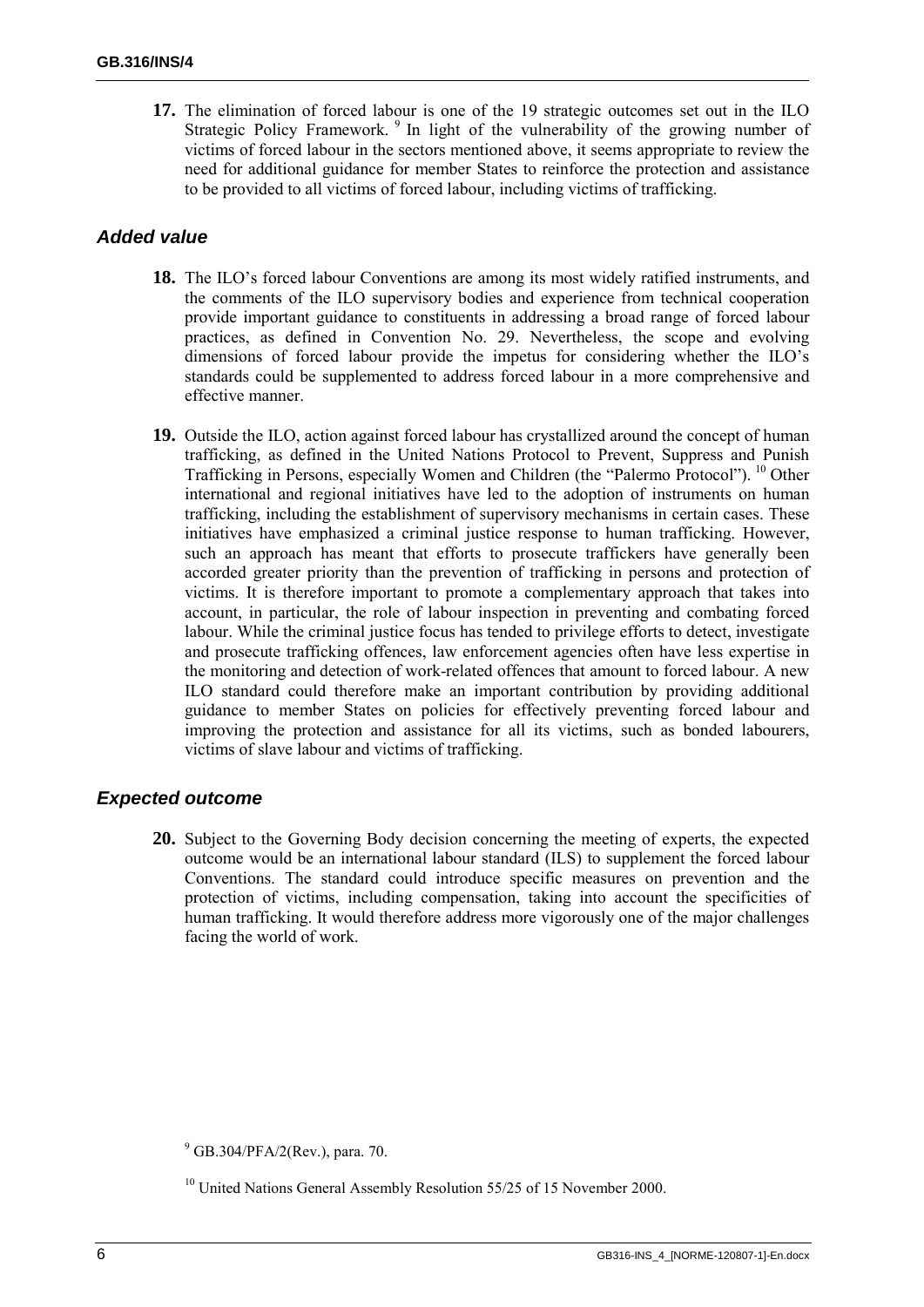#### *Preparation of the Conference discussion*

- **21.** Pending the possible convening of a meeting of experts and its outcome, the preparation of the Conference discussion would build on the Global Reports, <sup>11</sup> the information gathered on national law and practice and the analysis undertaken by the ILO supervisory bodies, including two recent general surveys by the Committee of Experts on the Application of Conventions and Recommendations 12 and their discussion by the Conference Committee on the Application of Standards. 13 It would also build on the expertise and knowledge relating to the elimination of forced labour that have been acquired through technical cooperation. Consultation with and comments of the United Nations and other international and regional organizations would also be part of the preparation of the Conference discussion.
- **22.** All relevant units in the Office, both at headquarters and in the field, would collaborate closely in preparing the meeting of experts and beyond. Appropriate consultations would also be held with constituents.

#### **B. Facilitating gradual transitions from the informal economy to the formal economy (standard setting)** *(A proposal based on a suggestion by the secretariat of the Employers' group and supported by the secretariat of the Workers' group)*

#### *Background*

**23.** This proposal is submitted to the Governing Body for the first time. It arises from a suggestion made by the secretariat of the Employers' group in the context of the informal tripartite consultations held in September 2012 for a Recommendation as a single discussion item. Support was expressed by the secretariat of the Workers' group for the proposed standard-setting item with a view to a double discussion. Support was also expressed by a number of governments, in particular the Africa group. IMEC also supported the proposal on the condition that the standard-setting discussion was preceded by a general discussion.

<sup>&</sup>lt;sup>11</sup> ILO: *The cost of coercion*: Global Report under the follow-up to the ILO Declaration on Fundamental Principles and Rights at Work, Report IB, ILC, 98th Session, Geneva, 2009; ILO: *A global alliance against forced labour*: Global Report under the follow-up to the ILO Declaration on Fundamental Principles and Rights at Work 2005, Report IB, ILC, 93rd Session, Geneva, 2005; ILO: *Stopping Forced Labour*: Global Report under the follow-up to the ILO Declaration on Fundamental Principles and Rights at Work, Report IB, ILC, 89th Session, Geneva, 2001.

<sup>&</sup>lt;sup>12</sup> ILO: *Giving globalization a human face*, General Survey on the fundamental Conventions concerning rights at work, Report III (Part IB), ILC, 101st Session, Geneva, 2012; ILO: *Eradication of forced labour*, General Survey concerning the Forced Labour Convention, 1930 (No. 29), and the Abolition of Forced Labour Convention, 1957 (No. 105), Report III (Part IB), ILC, 96th Session, Geneva, 2007.

<sup>13</sup> ILO: *Provisional Record* No. 19(Rev.), Part One, ILC, 101st Session, Geneva, 2012, paras 59–104; ILO: *Provisional Record* No. 22, Part One, ILC, 96th Session, Geneva, 2007, paras 85–133.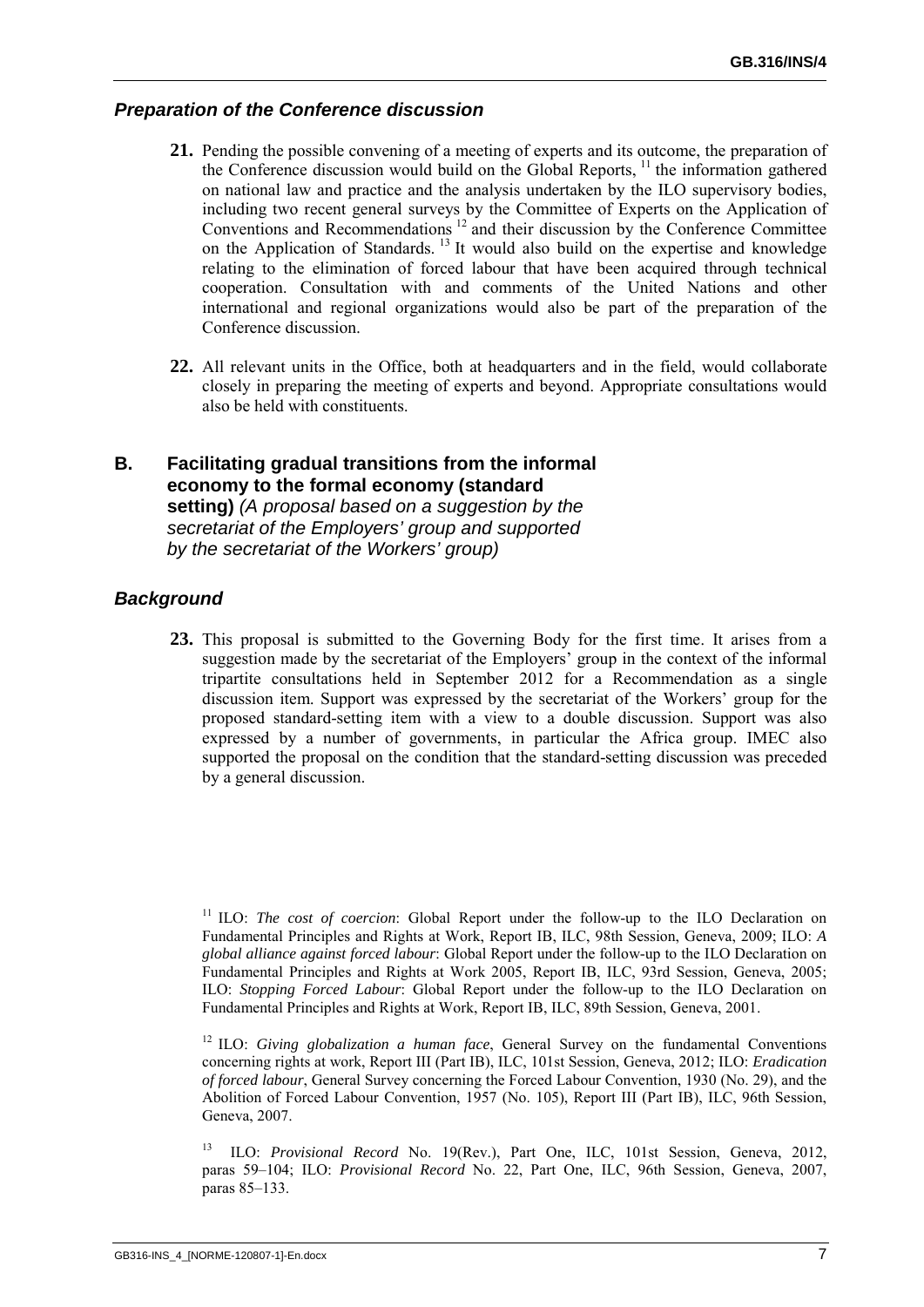**24.** The Governing Body may therefore wish to hold a first discussion on this proposal in light of the elements set out below. This proposal builds on the Conference conclusions concerning decent work and the informal economy (2002), as well as the ILO Tripartite Interregional Symposium on the Informal Economy, held in 2007.

#### *Purpose*

**25.** The proposal is for a standard-setting item with a view to the adoption of a Recommendation to guide member States on how best to facilitate gradual transitions from the informal economy to the formal economy. It is proposed to put together knowledge on innovative solutions and up-to-date experience (legal, policy, institutional, governance and other interventions) which have proved successful in supporting the transition of informal workers and enterprises to formality, preventing others from entering the informal economy and enhancing rights and opportunities. This would build on the ILC 2002 conclusions on the informal economy, other tripartite discussions, research and technical cooperation supporting the transition to formality. General lessons would be drawn from these solutions and experiences as a basis for the Recommendation, which would identify the multifaceted and multi-segmented nature of informality in terms of employment status, working arrangements, working conditions, the sectoral specificities of informality, and the associated costs and benefits, which all have implications in terms of possible responses.

#### *Response to the needs and realities of constituents in light of the ILO's strategic objectives*

- **26.** A significant share of working people globally, and particularly in developing countries, are working in conditions of informality and are deprived of basic rights and decent work opportunities. Although the informal economy covers many different realities, there is growing awareness that inclusive development is not possible without extending rights and opportunities to informal economy workers, or facilitating gradual transitions to the formal economy by, inter alia, creating incentives for formal enterprises and jobs. Cooperatives have also been recognized as having an important role to play in formalizing the informal economy as highlighted in the Promotion of Cooperatives Recommendation, 2002 (No. 193). 14
- **27.** Beyond these fundamental linkages between the informal economy, economic development and decent work, there are three main reasons why the proposed item would be especially timely and relevant in light of the needs of constituents.
- **28.** First, this is an area of intense policy debate and recent policy innovations, which have met with success in certain countries. There is a wealth of experience in this area which has been gathered by the ILO through its research, policy advice and technical cooperation activities. By putting together the main lessons from these debates and experiences, and providing guidance through a Recommendation, member States would have at their disposal an important benchmark against which they could assess their policies. Experience highlights the relevance of a wide range of policies and their combination in facilitating gradual transitions to formality (in such areas as fundamental principles and rights at work, social security, working conditions, occupational safety and health, employment and income opportunities, education and skills development, access to finance and markets, law enforcement, industrial policy, infrastructure, enterprise registration, promotion of cooperatives and other social economy enterprises, labour administration and labour inspection, a transparent and democratic governance system and social dialogue).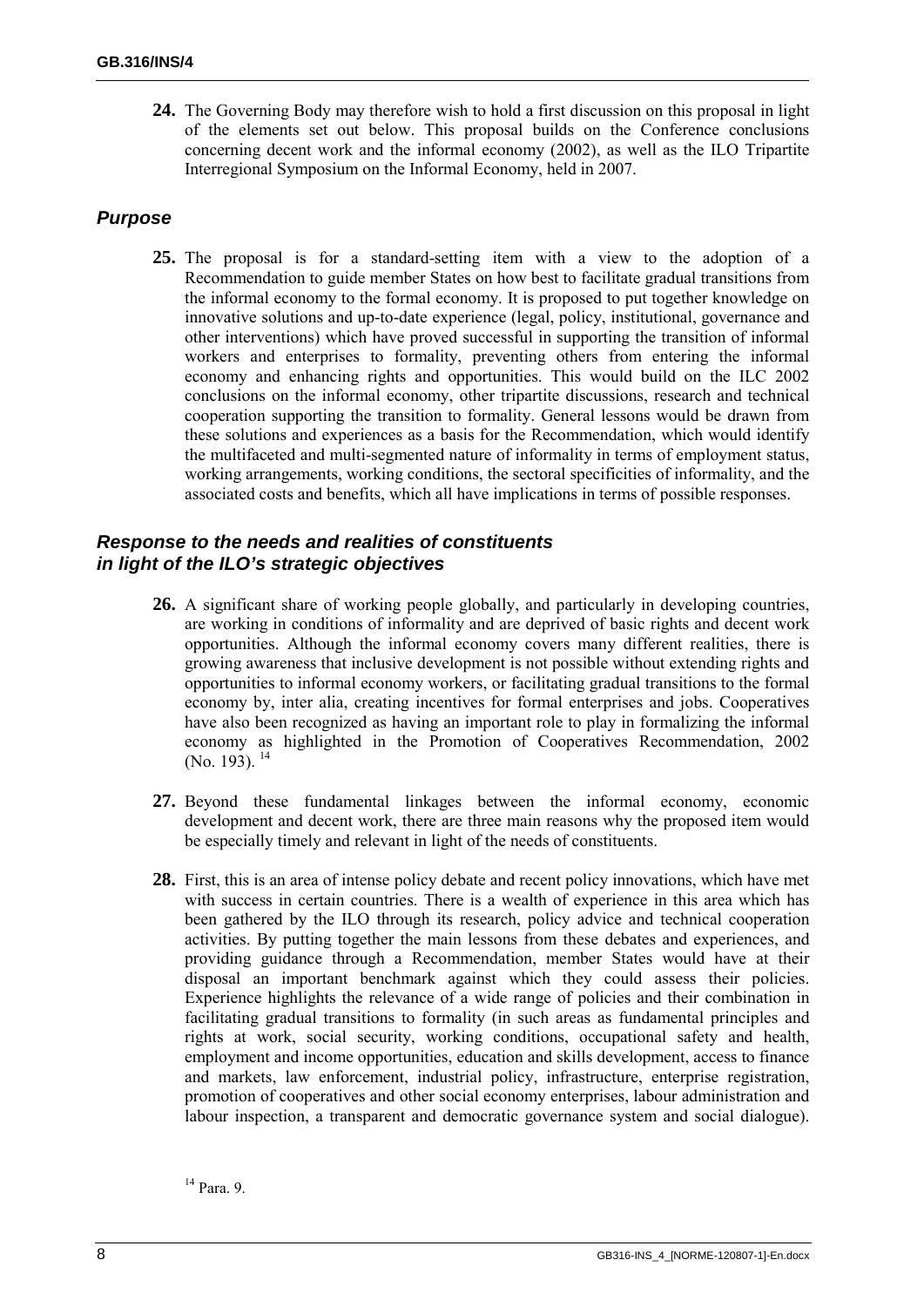These policies need to take into account the range of informal work arrangements and their gender and sectoral dimensions. The available evidence suggests that well-designed policies can facilitate gradual transitions to formality and effectively promote the formal economy in a manner that provides new opportunities for all workers and enterprises, including for those in the informal economy to move to the formal economy.

- **29.** Second, the need for integrated approaches suggests that a new instrument on facilitating gradual transitions to the formal economy would help to improve policy coherence at the national level between the four strategic objectives of employment, social protection, social dialogue and fundamental principles and rights at work, with gender as a crosscutting issue. The persistence of a large informal economy is incompatible with making substantial progress in achieving decent work and undermines the ability of enterprises to become more productive.
- **30.** Third, a new instrument would help to shift global policy attention towards job quality as a driver of economic development. Transforming informal activities into formal activities enhances economic efficiency and welfare and thus contributes to productivity, sustainable growth and development. Countries that achieve successful transitions to formal employment will have a stronger basis for promoting core worker rights and funding pro-development programmes and social protection, thereby permitting economic growth with social equity. As a result, a Recommendation would make a contribution to the global policy debate on the post-2015 development framework and the Sustainable Development Goals (SDGs), which are being discussed in the wake of the Rio +20 Summit and the conclusion of the Millennium Development Goals timeframe.

#### *Added value*

- **31.** The 2002 ILC conclusions on the informal economy enlarged the notion of informality to encompass all forms of informal employment. The 2007 Tripartite Interregional Symposium on the Informal Economy examined emerging good practices and underscored the multiple pathways to formalization. It also emphasized the need for standards on domestic workers, which have since been adopted.
- **32.** The main added value of a Recommendation would be to provide guidance to constituents in their efforts to address the informal economy in a comprehensive manner and to encourage transitions to formality. In general, ILS are not restricted in scope to the formal economy and are therefore applicable to the informal economy, and several ILO standards include provisions referring specifically to the informal economy. However, none of them provide the kind of broad policy guidance that is required. The need for a comprehensive approach has also been highlighted by other organizations, including the World Bank, the Organisation for Economic Co-operation and Development (OECD) and the World Trade Organization.
- **33.** A Recommendation on facilitating gradual transitions from the informal economy to the formal economy would also usefully supplement the Employment Policy Convention, 1964 (No. 122), as well as the recent Social Protection Floors Recommendation, 2012 (No. 202), and the Employment Relationship Recommendation, 2006 (No. 198). It would follow up on the outcomes of earlier Conference discussions, and particularly the conclusions on the informal economy, the promotion of sustainable enterprises (2007), gender equality at the heart of decent work (2009), labour administration and labour inspection (2011) and the recurrent discussions on employment (2010), social protection (social security) (2011) and fundamental principles and rights at work (2012). In addition, it would be a follow-up to the call made by the Global Jobs Pact for quality jobs as a sustainable means of recovering from the crisis. Finally, it could have important global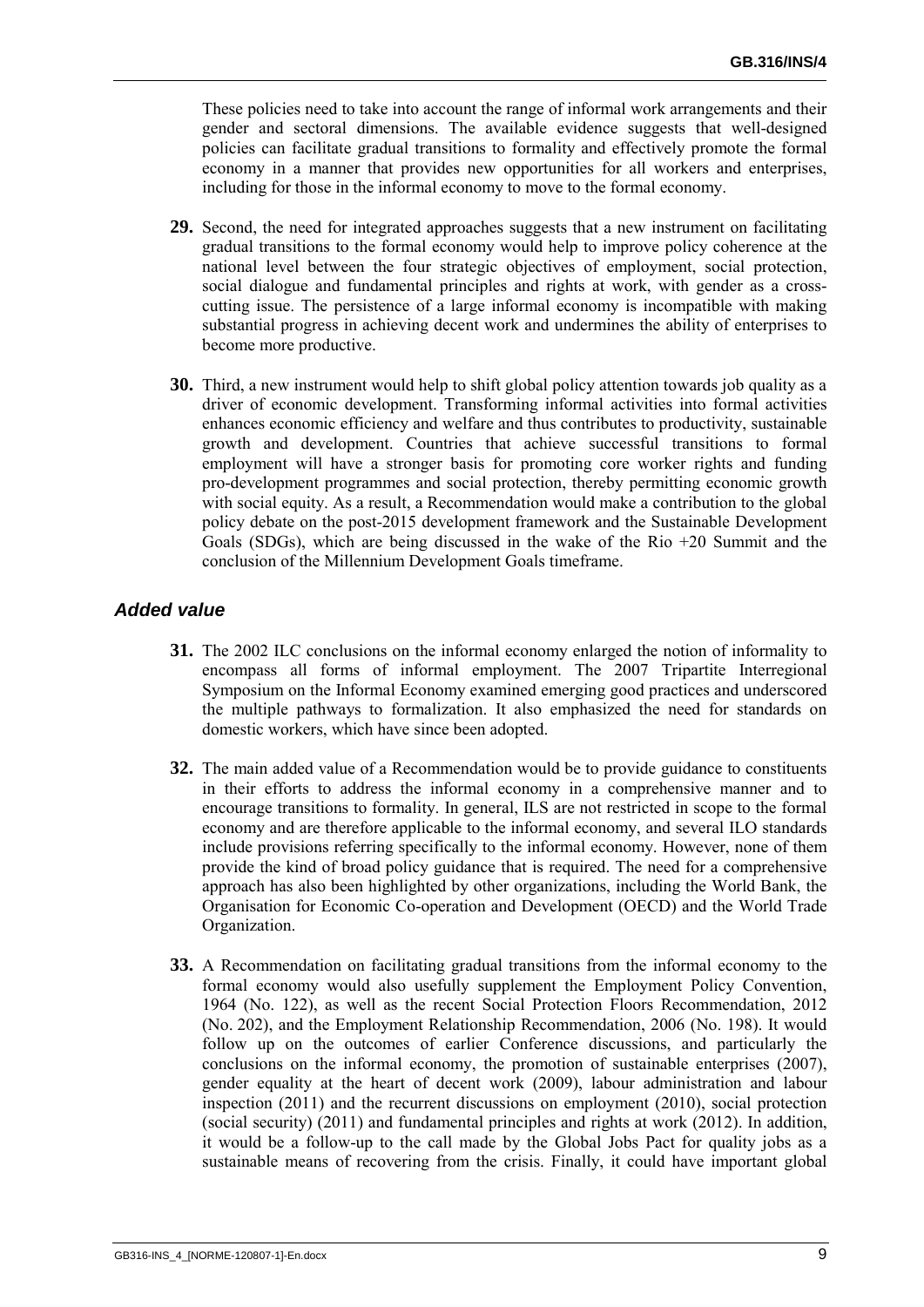implications in view of the potential effects on sustainable growth of concerted action to address the informal economy through a well-designed set of policies.

#### *Expected outcome*

- **34.** The instrument would contribute to addressing a major gap in ILO standards. It would supplement the existing body of instruments, and particularly those on employment promotion, fundamental principles and rights at work, the employment relationship, working conditions, occupational safety and health, social security and labour inspection.
- **35.** It would also allow the ILO to enhance its standing as a global forum for the discussion of good practices in this area, the provision of guidance to governments, employers and workers and the promotion of concerted action for socially inclusive development. The instrument would help to advance knowledge on policies that work in addressing the informal economy. This is crucial, as such knowledge is requested both within the ILO and at the global level, notably for the implementation of the post-2015 development framework, the Rio +20 outcomes and the G20. It would also enable the ILO to have a major input into the SDGs.

#### *Preparation of the Conference discussion*

- **36.** The conclusions of the recurrent discussion on fundamental principles and rights at work  $(2012)$ <sup>15</sup> called on the ILO to convene a meeting of experts on advancing fundamental principles and rights at work in the informal economy. Such a meeting could be convened at the latest in May 2013, subject to Governing Body approval. It could assist in the preparation of the discussion of a possible instrument on gradual transitions from the informal economy to the formal economy. In light of the positions expressed, this proposed item could be considered with a view to a double discussion, possibly starting at the 103rd Session (2014) and to be completed at the 104th Session (2015) of the Conference.
- **37.** To reflect the multi-dimensional nature of the issue, an ILO task force, including Genevabased units and the regions, would be constituted for the preparatory work, and particularly to address the research and knowledge gaps. It is important to use the work undertaken by the Office in the priority area of the informal economy for the 2014–15 programme and budget to support standard setting. The Office should also engage in a broad consultation process with constituents, and particularly with organizations representing people in the informal economy.

<sup>15</sup> ILO: Conclusions concerning the recurrent discussion on fundamental principles and rights at work, *Provisional Record* No. 15, ILC, 101st Session, Geneva, 2012, para. 13(c). See also the plan of action on fundamental principles and rights at work, GB.316/INS/5/3, para. 18.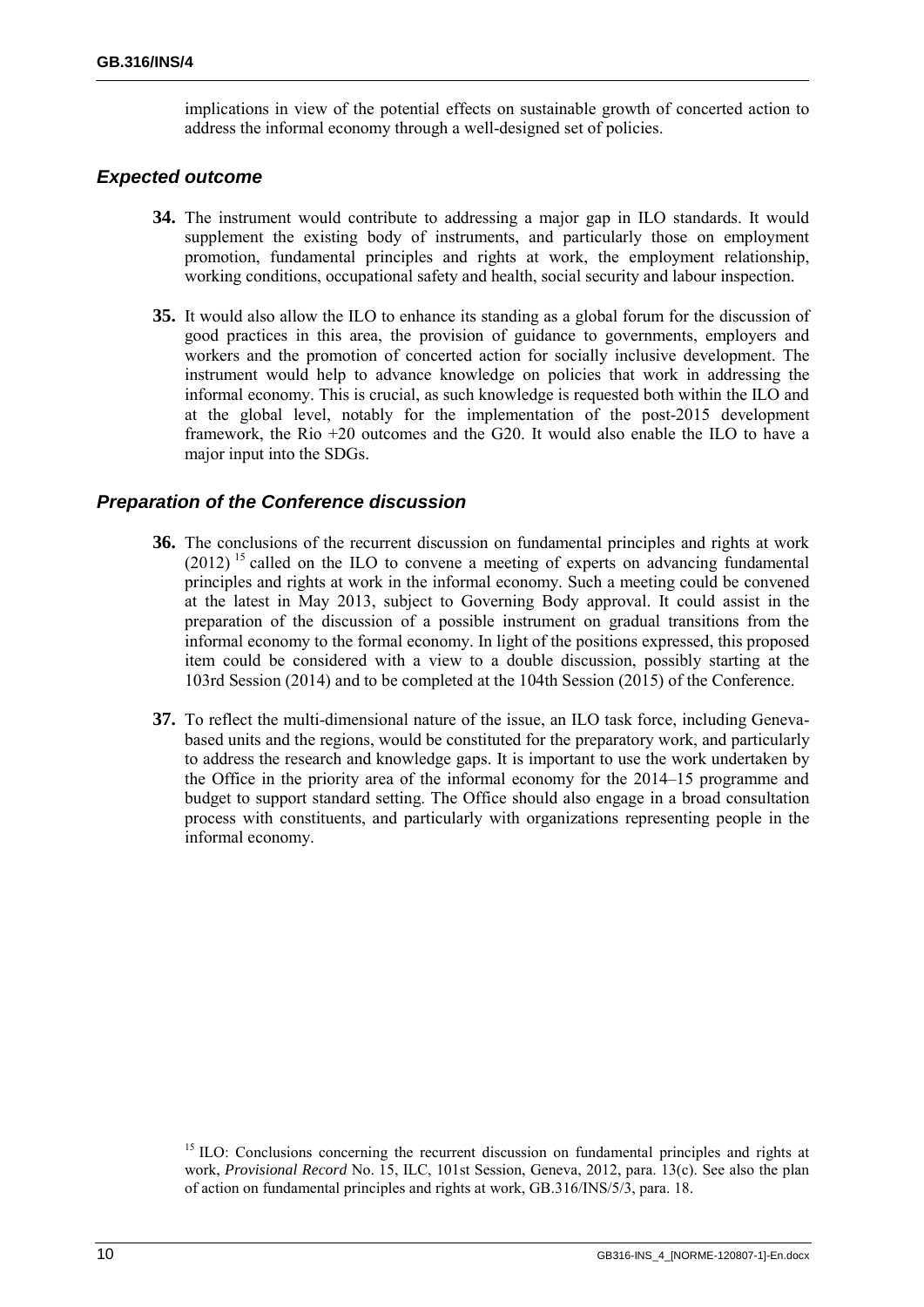### **C. Decent work in global supply chains, including export processing zones (general discussion)**  *(A proposal to consolidate two pending proposals before the Governing Body)*

### *Background*

- **38.** In the context of the informal tripartite consultations in September 2012, the Office proposed to consolidate two existing proposals on decent work in global supply chains 16 and in EPZs <sup>17</sup> into a single proposal encompassing the four pillars of the Decent Work Agenda. Support for the proposal was expressed by the secretariats of the Employers' and Workers' groups, and some governments. In particular, there was strong support within IMEC and the Africa group for the proposal. The secretariat of the Workers' group indicated that the proposal could also be placed on the agenda of sessions beyond the 103rd Session (2014) of the Conference.
- **39.** In this context, the Governing Body may wish to consider the proposal in light of the elements set out below and to provide guidance on its inclusion on the agenda of the 103rd Session (2014) of the Conference or beyond. Since the two original proposals were considered previously by the Governing Body, this combined proposal would not be deemed to be a new item requiring a second discussion by the Governing Body.<sup>18</sup>

## *Purpose*

- **40.** The reorganization of production through global supply chains, some of which include EPZs, provides many opportunities for employment creation and economic collaboration. At the same time, there is debate on the implications for the quantity, quality and distribution of employment throughout the world. The issues that arise include understanding and maximizing the potential to generate growth and productive employment, while addressing its qualitative aspects and questions concerning the application of ILS.
- **41.** The increasing importance of this subject for constituents is reflected in the many references made to it in the Global Jobs Pact, the HIV and AIDS Recommendation, 2010 (No. 200), and the Conference conclusions concerning the promotion of sustainable enterprises (2007), gender equality (2009), labour administration (2011) and fundamental principles and rights at work (2012). However, the issue has never been addressed in a comprehensive discussion within the ILO.

16 GB.313/INS/2, Appendix, paras 20–34.

 $17$  ibid., paras 40–52.

 $18$  The proposal concerning decent work in global supply chains (general discussion) has been on the list of proposals pending before the Governing Body since its 297th Session (November 2006) and has been discussed by the Governing Body with its current membership since its 312th Session (November 2011). The proposal concerning export processing zones (general discussion) has been on the list of proposals pending before the Governing Body since its 306th Session (November 2009) and has been discussed by the Governing Body with its current membership since its 312th Session (November 2011).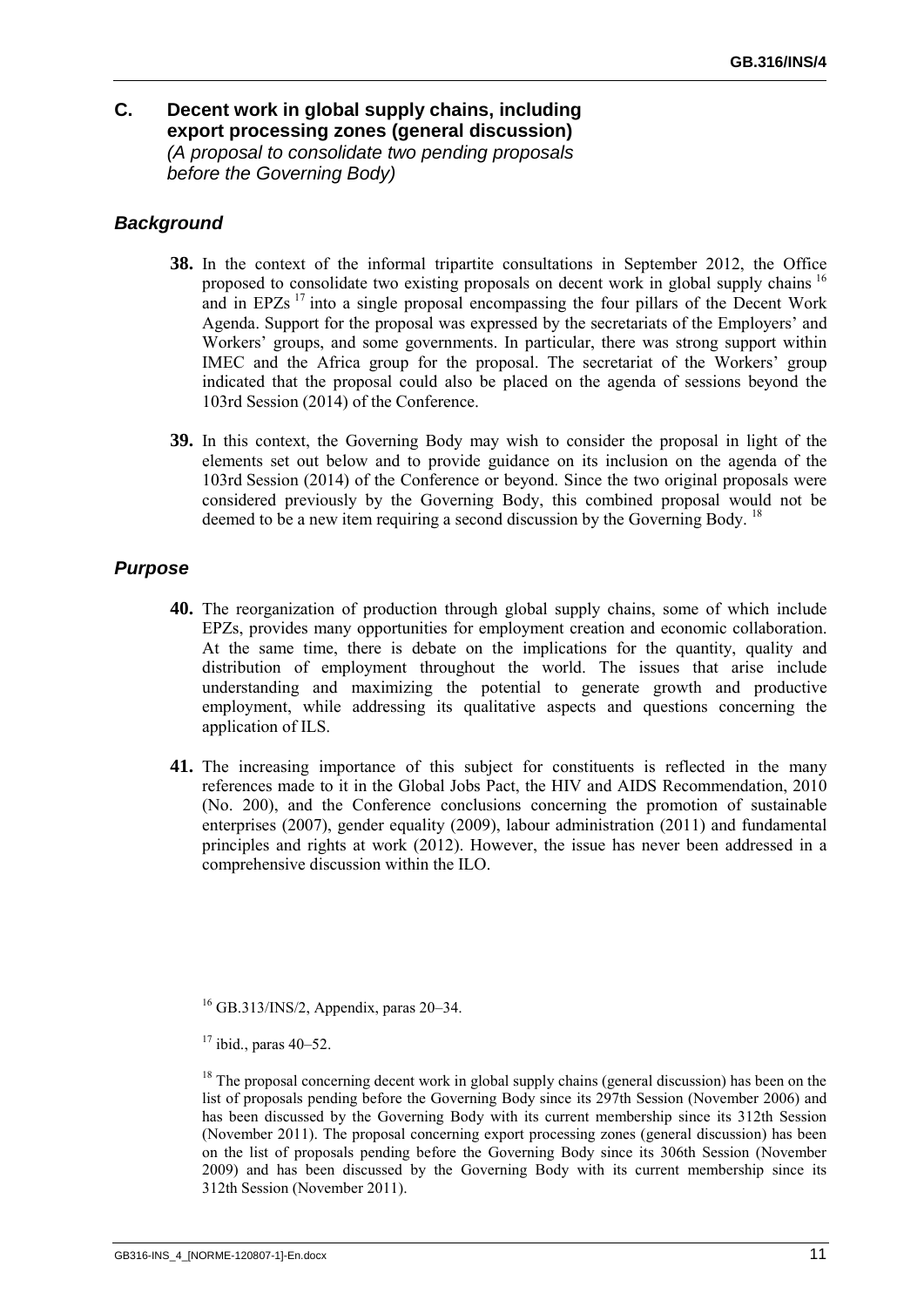### *Response to the needs and realities of constituents in light of the ILO's strategic objectives*

- **42.** Supply chains have a major impact on the structure of product, service and labour markets across the world and have led to significant changes in the international division of labour and in the trade flows. Global supply chains are a principal means whereby many developing countries are linked to the global economy, and in some cases have resulted in significant enterprise and employment creation and growth.
- **43.** In addition, value chains can disseminate knowledge and productive technologies across economies at different stages of development, thereby improving performance and productivity. This may contribute to productive transformation and a dynamic economic catching-up process through spill-over effects.
- **44.** Given these opportunities, many governments, employers' and workers' organizations are keenly interested in gaining a better understanding of the circumstances in which engagement with supply chains can help a national economy to grow in a sustainable and inclusive manner and contribute to realizing decent work for all.
- **45.** A body of knowledge is emerging to inform ILO constituents. For example, labour administration and inspection in some States have lagged behind in their capacity to address successfully the needs and challenges arising out of global value chains, while other States have successfully harnessed their economic benefits and improved working conditions (including safety and health). Various strategies have been employed, including promotional measures, strategic deterrence and partnerships with voluntary initiatives, to reinforce the traditional enforcement function and improve compliance. Studying comparative experiences can provide important inputs into policy development. A deeper evidence-based understanding of the opportunities and risks, as well as the roles of governments and employers' and workers' organizations, is key when policy advice is sought from the ILO.  $^{19}$
- **46.** Workers' organizations, in particular, have expressed concern that the organization of production around supply chains can create costs for government and society (in terms of foregone tax income and payments for utilities, land and other national resources) and can compromise rights at work, including social dialogue and collective bargaining. To address these concerns, multinational enterprises and Global Union federations have negotiated a number of international framework agreements (IFAs), with emphasis on respect for ILS. These IFAs are often intended to cover workers throughout supply chains.
- **47.** Employers' organizations have expressed concern that the proliferation of codes of conduct and monitoring regimes can give rise to additional costs and uncertainty for enterprises, without necessarily resulting in improved labour conditions. There is concern that enterprises are expected to shoulder responsibilities that should be met by the respective governments.

<sup>&</sup>lt;sup>19</sup> As demonstrated by the many requests received by the ILO Helpdesk for Business on International Labour Standards.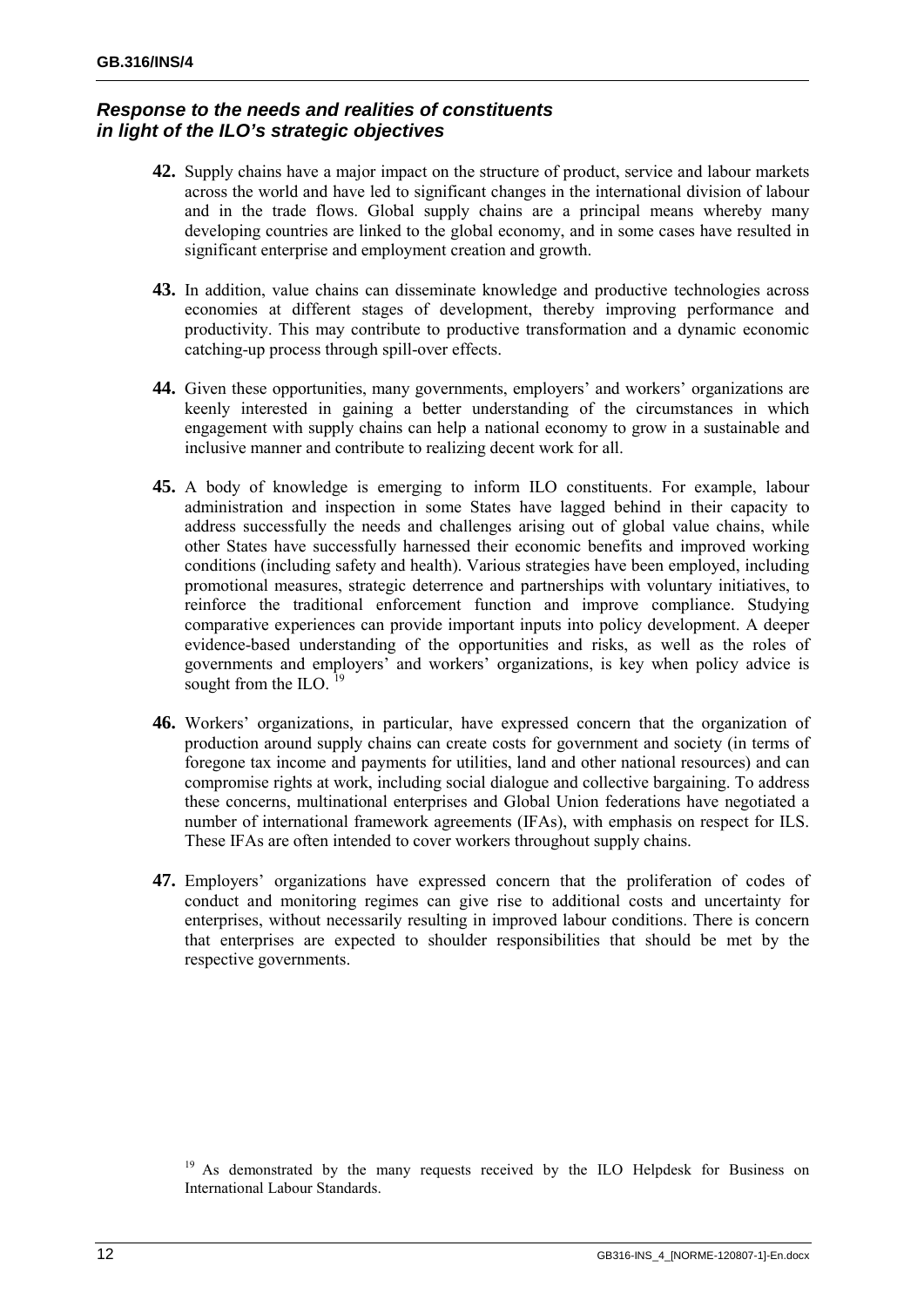#### *Added value*

- 48. While sectoral meetings<sup>20</sup> and Conference discussions have examined certain aspects of the impact of global supply chains, <sup>21</sup> and one tripartite meeting on EPZs has been held over ten years ago,  $^{22}$  the ILO has not had the opportunity to discuss the issue as a whole, addressing all the aspects related to its core mandate.
- **49.** With a view to encouraging the positive contribution that global supply chains can make to economic and social progress, and minimizing and resolving the difficulties to which they may give rise, a general discussion on global supply chains, including EPZs, would touch on the ILO's four strategic objectives. The discussion would provide an important opportunity for the Conference to take stock of the existing body of research, the opportunities and risks related to global supply chains and EPZs, existing policy options, such as the promotion of cooperatives, and possible ways forward.
- **50.** The discussion would also provide an opportunity for the ILO to take stock of the many initiatives related to global supply chains that make reference to the promotion of ILS. Recent initiatives include a growing number of IFAs, the inclusion of certification systems in trade agreements, the UN Global Compact, the OECD Guidelines for multinational enterprises and the UN Guiding Principles on Business and Human Rights. There are also numerous initiatives by private bodies seeking to expand into the social sphere, such as the International Organization for Standardization. These initiatives would be evaluated, taking into account the ILO Tripartite Declaration of Principles concerning Multinational Enterprises and Social Policy (MNE Declaration), to develop a coherent policy response.

#### *Expected outcome*

- **51.** The Conference discussion would send a strong policy signal to encourage the ILO and its tripartite constituents to engage more actively in addressing any unresolved issues related to global supply chains and EPZs. In particular, it would offer guidance to constituents on the issues and to the ILO on how to reaffirm its mandate and respond to the opportunities to further increase policy coherence.
- **52.** The identification of potential areas for inter-agency work (taking into account the mandate and priorities of each multilateral organization) and of future ILO action (including through technical cooperation projects and public–private partnerships) would be particularly important. As a result, the ILO's mandate in relation to global supply chains would be clarified and reinforced, and guidance would be provided for future ILO work on global supply chains and EPZs, including on the promotion of the MNE Declaration.

<sup>20</sup> Tripartite Meeting on Promoting Fair Globalization in Textiles and Clothing in a Post-MFA Environment, Geneva, 24–26 October 2005; Tripartite Meeting to Examine the Impact of Global Food Chains on Employment, Geneva, 24–27 September 2007.

 $2<sup>1</sup>$  The subject will be addressed during the recurrent discussion on social dialogue at the Conference in 2013, but only in terms of the implications of global supply chains for social dialogue.

<sup>22</sup> Tripartite Meeting of Export Processing Zones-Operating Countries, Geneva, 28 Sep.–2 Oct. 1998.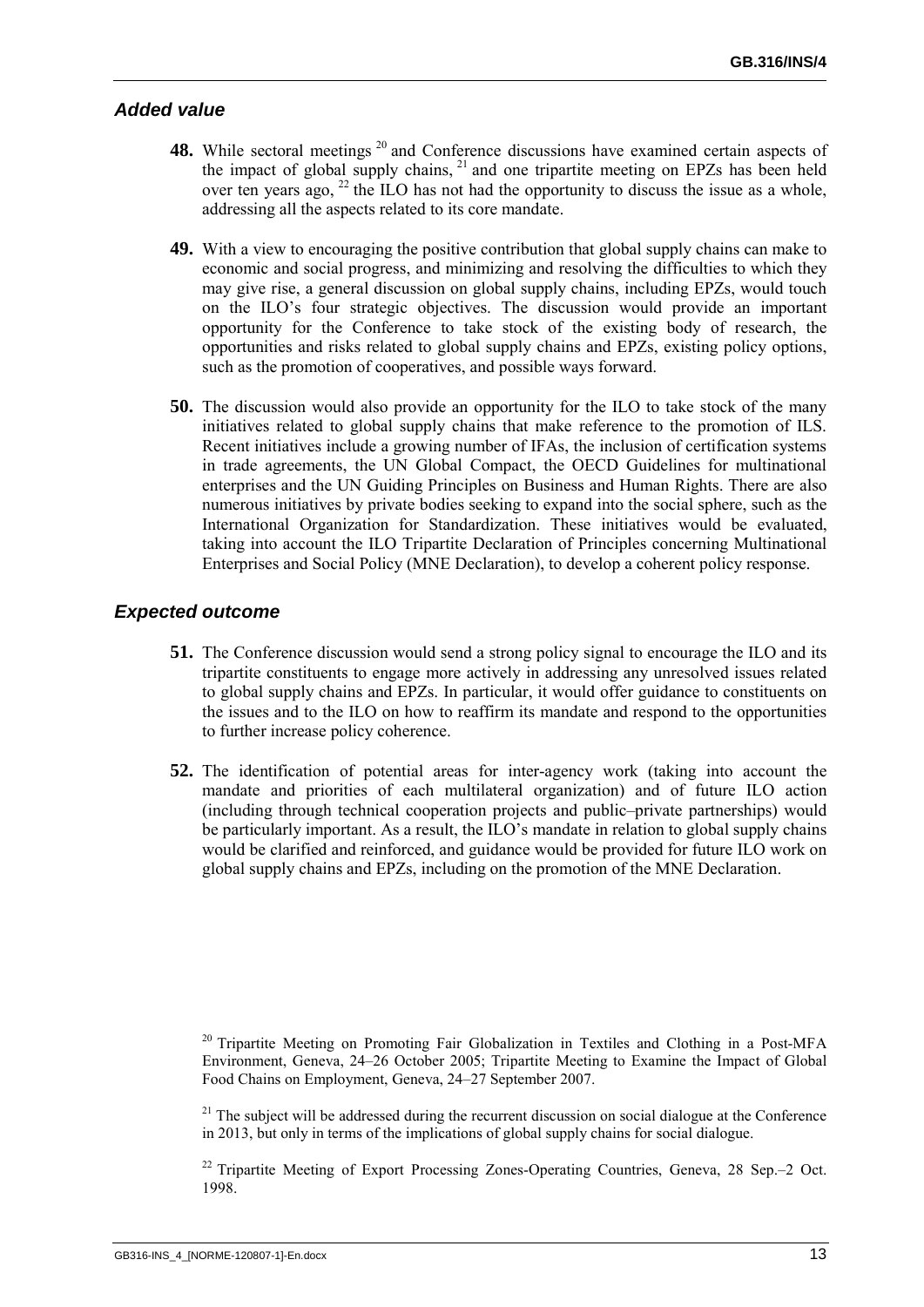#### *Preparation of the Conference discussion*

- **53.** The report for this agenda item would build on a considerable knowledge base, both in terms of research and policy guidance resulting from other Conference discussions, and the lessons learned from the delivery of programmes targeting decent work challenges in global supply chains and EPZs.
- **54.** With a view to identifying policies, good practices, programmes and tools to achieve productive employment and decent work in global supply chains, including EPZs, it is proposed that the discussion would consider:
	- key structural changes, trends and drivers;
	- implications of global supply chains, including EPZs, on the quantity, quality and distribution of employment;
	- policies and good practices to promote the integration of local SMEs and other companies into global supply chains, and strategies to accelerate the upgrading of labour force skills, improve organizational procedures and increase productivity;
	- the role of ILS and fundamental principles and rights at work;
	- strategies that build on multiple, complementary approaches to achieving workplace compliance;
	- the distinct roles and responsibilities of governments, employers and workers at the national and international levels, including the relationship between the government's role in law enforcement, the role of the social partners in engaging in dialogue and the promotion of compliance through corporate social responsibility (CSR) initiatives;
	- the effects of global supply chains on the changing nature of the employment relationship, as well as on collective bargaining and social dialogue; and
	- the role of international organizations representing workers and employers at the global level, including by sector.

#### *Draft decision*

- **55.** *With regard to the agenda of the 103rd Session (2014) of the Conference, the Governing Body:* 
	- *(a) decides to hold a second discussion at its 317th Session (March 2013) concerning:* 
		- *(i) the proposal for a standard-setting item to supplement the forced labour Conventions in light of the outcome of the meeting of experts that could be organized in February 2013 under the follow-up to the conclusions concerning the recurrent discussion on fundamental principles and rights at work adopted by the Conference at its 101st Session (2012);*
		- *(ii) the proposal for a standard-setting item on facilitating gradual transitions from the informal economy to the formal economy; and*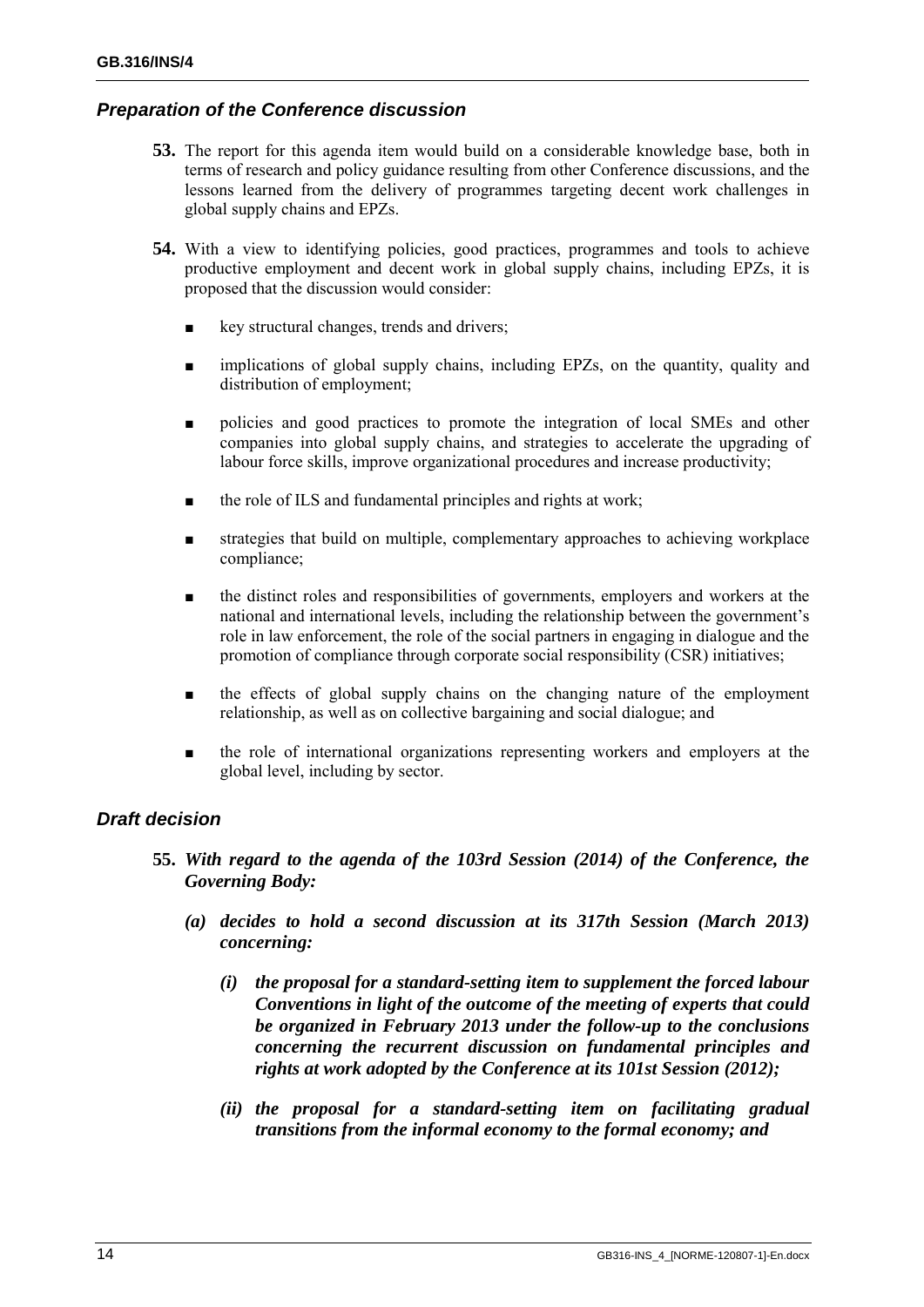*(b) is invited to provide guidance on the inclusion of the following item: decent work in global supply chains, including export processing zones (general discussion).* 

# **II. Proposals for possible inclusion on the agenda of the 104th Session (2015) of the Conference and beyond**

**56.** The **five proposals** set out below are those for which the Office was invited to submit elements for the consideration of the Governing Body, either as proposals for the Conference agenda (two proposed standard-setting items and one general discussion), or as proposals to be further examined in light of the outcome of the discussions at the 102nd Session (2013) of the Conference.

### **A. Revision of the Employment (Transition from War to Peace) Recommendation, 1944 (No. 71) (standard setting)** *(Follow-up to the conclusions of the Cartier Working Party)*

#### *Background*

- **57.** This proposed standard-setting item is one of the items that have been pending before the Governing Body for several sessions.  $^{23}$  In the context of the informal tripartite consultations held in September 2012, it was considered interesting by the secretariat of the Workers' group and supported by the Africa group. The Office was invited to examine more fully how the proposed standard-setting action could be made useful in the twenty-first Century.
- **58.** In this context, the Governing Body may wish to consider the proposal in light of the elements set out below and provide guidance as to its inclusion on the agenda of the 104th Session (2015) of the Conference at the earliest.

#### *Purpose*

**59.** Recommendation No. 71 was proposed for revision by the Cartier Working Group in 1999. This is the only standard that specifically provides for measures to promote the reconstruction of post-conflict societies through employment. However, the characteristics of conflicts and post-conflict recovery have changed considerably since the end of the Second World War. The Recommendation therefore needs to be reconsidered if its full potential is to be realized and governments, employers and workers provided with appropriate guidance.

#### *Response to the needs and realities of constituents in light of the ILO's strategic objectives*

**60.** Since the adoption of Recommendation No. 71 in 1944, major geopolitical developments have resulted in changes in the characteristics of contemporary conflicts. Following the end of the Cold War, there has been an increase of internal armed conflict, often sparked

 $^{23}$  GB.313/INS/2, appendix, paras 59–75.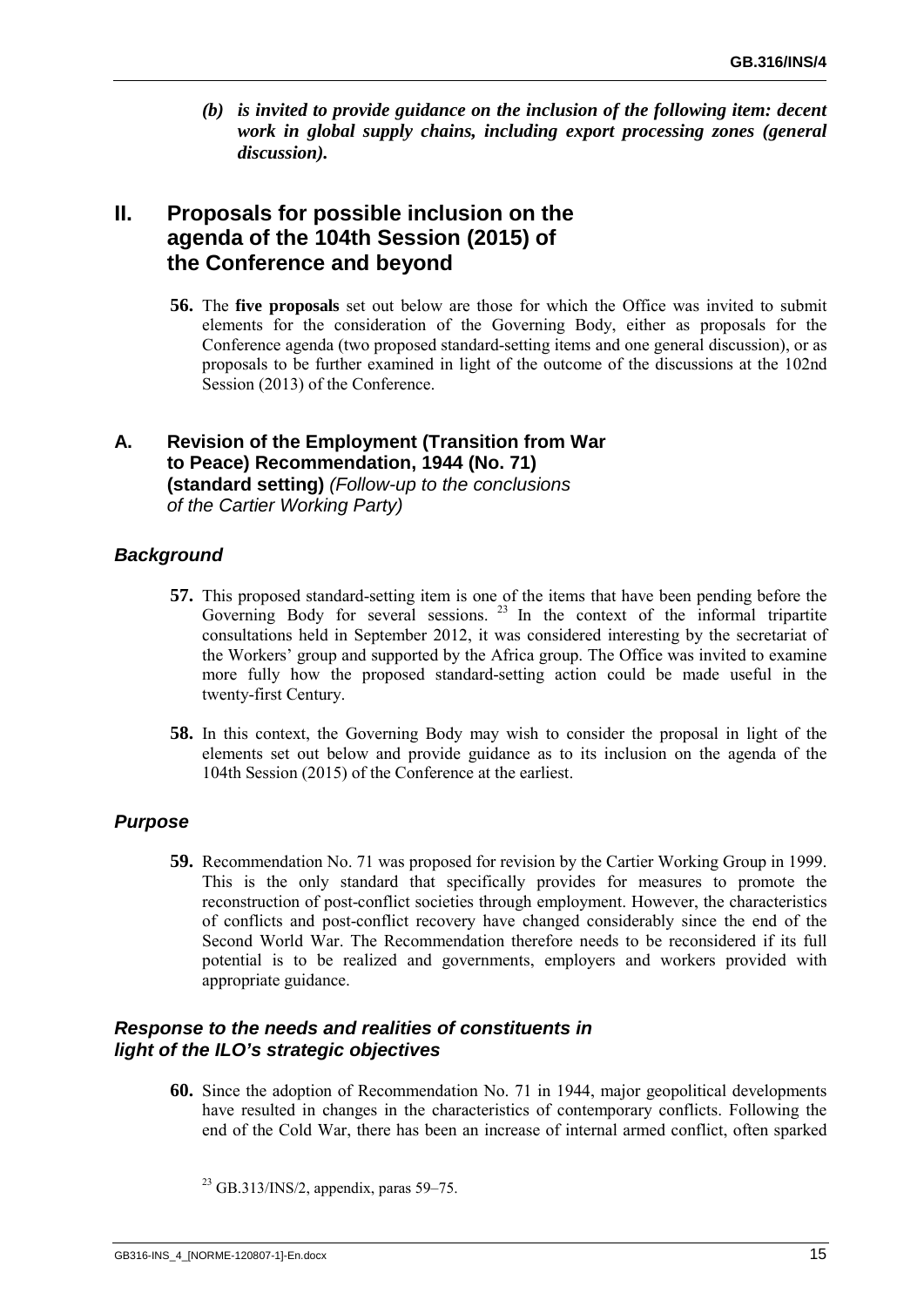by ethnic or religious differences. The general climate of insecurity, particularly for civilians, is also a new factor, as many latent tensions continue to persist after the cessation of hostilities and threaten to ignite further clashes. Employment and income generation are normally vital in post-conflict situations for short-term stability, socio-economic reintegration and the achievement of sustainable peace. The shift in the nature of conflicts has brought this topic back to the centre of peace-building efforts. Consequently, various summits and institutions have reiterated the importance of decent work and the need to enhance its impact through the concrete measures outlined in the United Nations Policy for Post-conflict Employment Creation, Income Generation and Reintegration, adopted in 2008 (the "UN Policy").

#### *Added value*

- **61.** As a result of its unique tripartite structure and experience, and its mandate in relation to employment promotion, ILS and social justice, the ILO has a clear comparative advantage for the promotion of employment in post-conflict situations, in collaboration with other international organizations and UN specialized agencies. The ILO Declaration on Social Justice for a Fair Globalization (2008), recalling the terms of the Philadelphia Declaration, <sup>24</sup> recognizes that the ILO has a key role to play in the peace-building process.
- **62.** The issue of rebuilding post-conflict societies through work has recently become one of the main concerns of the United Nations, as demonstrated by the UN Policy. The ILO took the lead in the development of the UN Policy and is one of the key players in its implementation. The adoption of a new ILS based on the Decent Work Agenda would be one of the most appropriate ways of implementing the principles set out in the UN Policy. In addition to enhancing the ILO's efforts and credibility in the area of peace-building, the revision of Recommendation No. 71 would provide the ILO an opportunity to honour its commitment to economic and social recovery in the aftermath of conflict as part of the wider UN effort.
- **63.** The programmes developed and implemented over the past two decades by the ILO and other partners have yielded important lessons for effective action. Moreover, since 2011, a broad partnership including the ILO, the World Bank group, regional banks, UN agencies and departments, has been preparing the ground for a promising global facility for employment promotion in fragile and conflict situations.<sup>25</sup>
- **64.** Unlike the UN Policy, Recommendation No. 71 does not specifically envisage the need to take a step-by-step and priority-based approach to the peace-building process. In other words, the eleven principles set out in the Recommendation do not strictly form part of a progressive and coherent approach to crisis management, but instead propose solutions to one-off and isolated problems, without distinguishing between those requiring urgent measures and those necessitating long-term action. In contrast, the first guiding principle of the UN Policy, "be coherent and comprehensive", calls for the avoidance of "isolated and fragmented responses" and highlights the need for multifaceted and interlinked interventions.

 $24$  Declaration concerning the aims and purposes of the International Labour Organisation, ILC, 26th Session, Philadelphia, 1944.

<sup>&</sup>lt;sup>25</sup> See, for example, the Memorandum of Understanding on Employment for Peace in the Horn of Africa, ILO/IGAD, Addis Ababa, 25 January 2012.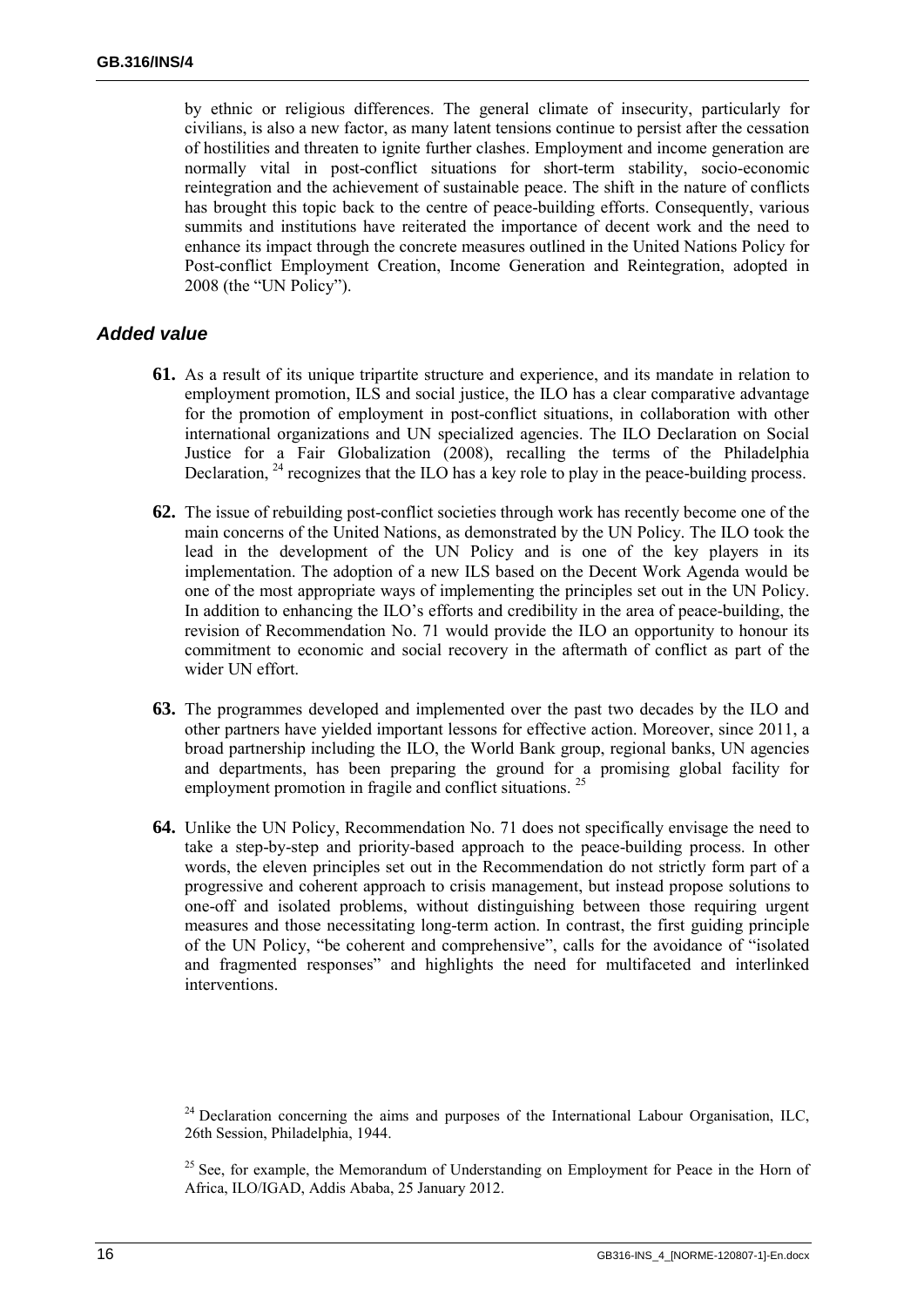#### *Expected outcome*

**65.** An updated ILS to provide guidance and to promote the reconstruction of post-conflict societies through employment creation and social dialogue would greatly enhance the effectiveness of the ILO's role in peace-building and crisis resolution.

#### *Preparation of the Conference discussion*

**66.** Extensive research and documentation on this subject is already available. The UN Policy and its Guidance Note would form an integral part of the required body of knowledge. Consultations with the UN would also be part of the preparation of the Conference discussion.

#### **B. Gender-based violence in the world of work (standard setting)** *(Conclusions concerning gender equality at the heart of decent work, adopted by the Conference at its 98th Session (2009))*

#### *Background*

**67.** This proposal is made as a follow-up to the conclusions concerning gender equality at the heart of decent work, <sup>26</sup> adopted by the Conference in 2009. It is submitted to the Governing Body for the first time. The proposal was presented by the Office in the context of the informal tripartite consultations in September 2012. Strong support was expressed on behalf of the secretariat of the Workers' group with a view to a double discussion by the Conference. The Africa group supported the proposal. IMEC supported a general discussion on the topic. The comments made on behalf of the secretariat of the Employers' group and other governments generally indicated that the question of violence in the world of work should be approached from a broader perspective. In this context, the Governing Body may wish to hold a first discussion of the proposal on the basis of the elements set out below and provide guidance to the Office concerning any follow-up action.

#### *Purpose*

**68.** Gender-based violence at work is manifested in different ways and is a critical and major global challenge to the goal of equality between women and men in the world of work. While the UN system has targeted gender-based violence in general, placing human rights abuses, situations of armed conflict and domestic violence at the centre of the discussion.<sup>27</sup> the ILO can bring a fresh contextual enrichment with its mandate covering the world of work. An ILS on gender-based violence in the world of work could build on ILO expertise in assisting groups of workers in vulnerable situations, including both women and men who may be subject to multiple forms of discrimination. The ILO's tripartite membership ensures realism in the content of any new standard on the topic.

26 ILO: *Provisional Record* No. 13, ILC, 98th Session, Geneva, 2009, paras 3, 5, 45, 52(d) and 54 of the conclusions.

27 For example, *Declaration on the Elimination of Violence against Women*, UN General Assembly Res. 48/104, 20 Dec. 1993; the United Nations Secretary-General's "Unite" Campaign to end violence against women; UN Commission on the Status of Women, Priority theme: *Elimination and prevention of all forms of violence against women and girls*, 57th Session, New York, 4–15 Mar. 2013.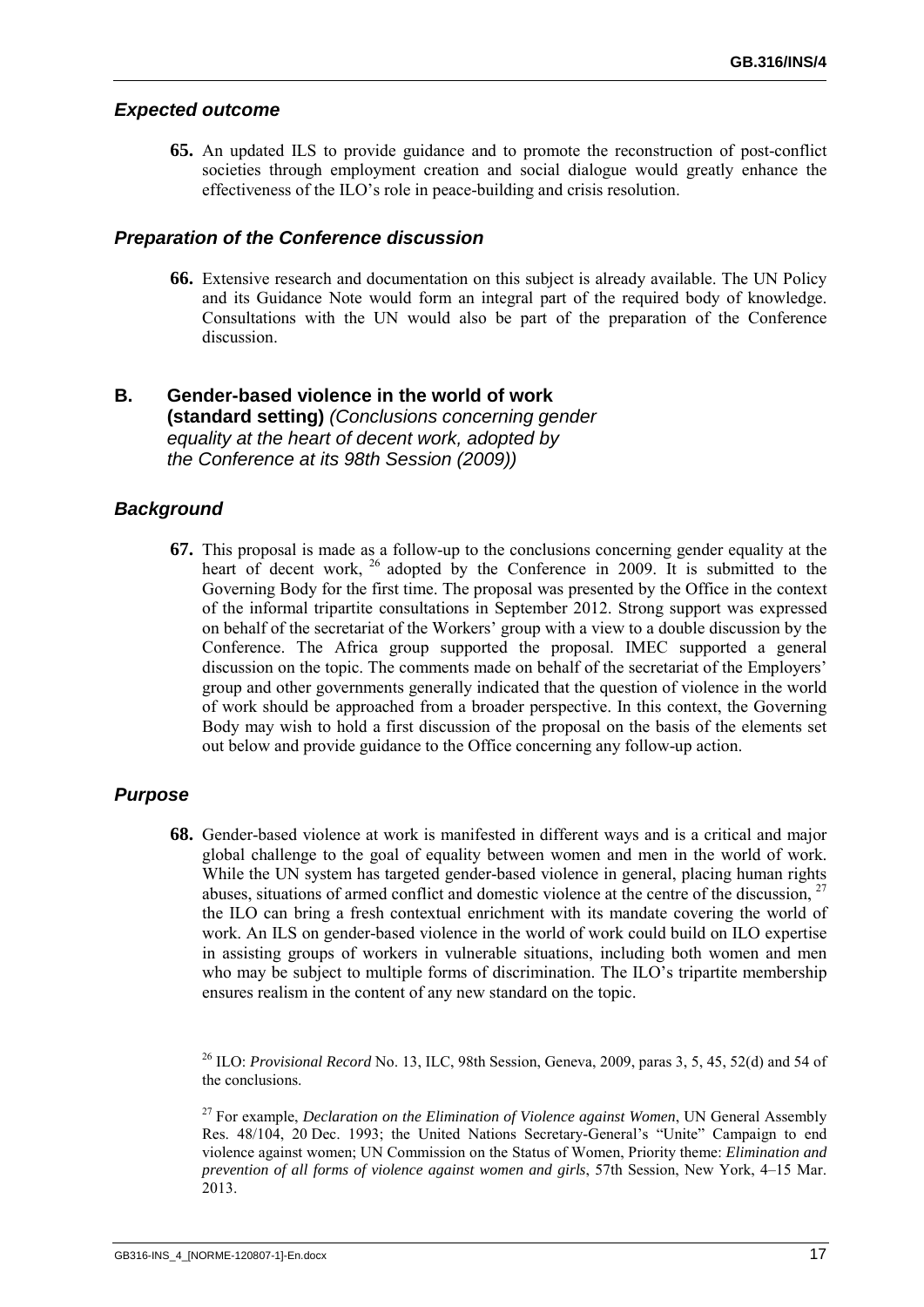### *Response to the needs and realities of constituents in light of the ILO's strategic objectives*

- **69.** Gender-based violence is one of the most prevalent human rights violations around the world and occurs in every country, at every stage of economic development and in all cultural contexts. In addition to the compelling rights-based case, there is also a growing business case for addressing gender-based violence. The costs to enterprises include absenteeism and increased turnover, lower job performance and productivity. For workers, it can lead to emotional stress, loss of motivation, an increase in accidents and disability, or even death. Workplace violence can also result in a negative public image, as well as legal/litigation fees, fines or high settlement costs and rising insurance premiums.
- **70.** Violence at work is a major issue in today's world. It is linked to changes in work organization, the intensity of work, the volatility of incomes and jobs, the gradual shift towards a service economy and the impact of the economic crisis, all of which have an important gender dimension. Effective preventive and remedial action concerning violence at work needs to take into account the different ways in which it affects women and men, who occupy different niches in labour markets and national economies.
- **71.** The 2009 ILC conclusions concerning gender equality at the heart of decent work call for the prohibition of gender-based violence in the workplace and for policies, programmes, legislation and other measures for its prevention. It recalls that the workplace is a suitable location for prevention through education for women and men about the discriminatory nature and the productivity and health impacts of harassment. Gender-based violence should be addressed through social dialogue, including collective bargaining, where applicable, at the enterprise, sectoral or national levels. Governments are called on to develop gender equality indicators that include violence against women in the workplace. The ILO is requested to build the capacity of labour statisticians, improve labour market information systems in areas such as violence against women in the workplace, develop and disseminate tools and undertake research to prevent and eliminate sexual harassment of women and men and of violence against women at work.<sup>28</sup>
- **72.** The ILO currently responds through technical cooperation to the needs of constituents for support in addressing gender-based violence, sexual and psychological harassment and the spillover from domestic violence. Among others, workers in factories, migrant workers, domestic workers and women in peace recovery programmes have been targeted for support.

# *Added value*

**73.** The ILO has traditionally addressed the issue of violence against women through the supervision of existing standards on gender equality, and particularly the Discrimination (Employment and Occupation) Convention, 1958 (No. 111). Article 20(3) of the Indigenous and Tribal Peoples Convention, 1989 (No. 169), calls for protection from sexual harassment. Recent standards that refer directly to gender-based violence include the Domestic Workers Convention, 2011 (No. 189),  $^{29}$  and Recommendation No. 200.  $^{30}$ 

30 Para. 14(c).

<sup>28</sup> ILO: *Provisional Record* No. 13, op. cit., paras 5, 45, 52 and 54 of the conclusions.

 $29$  Article 5.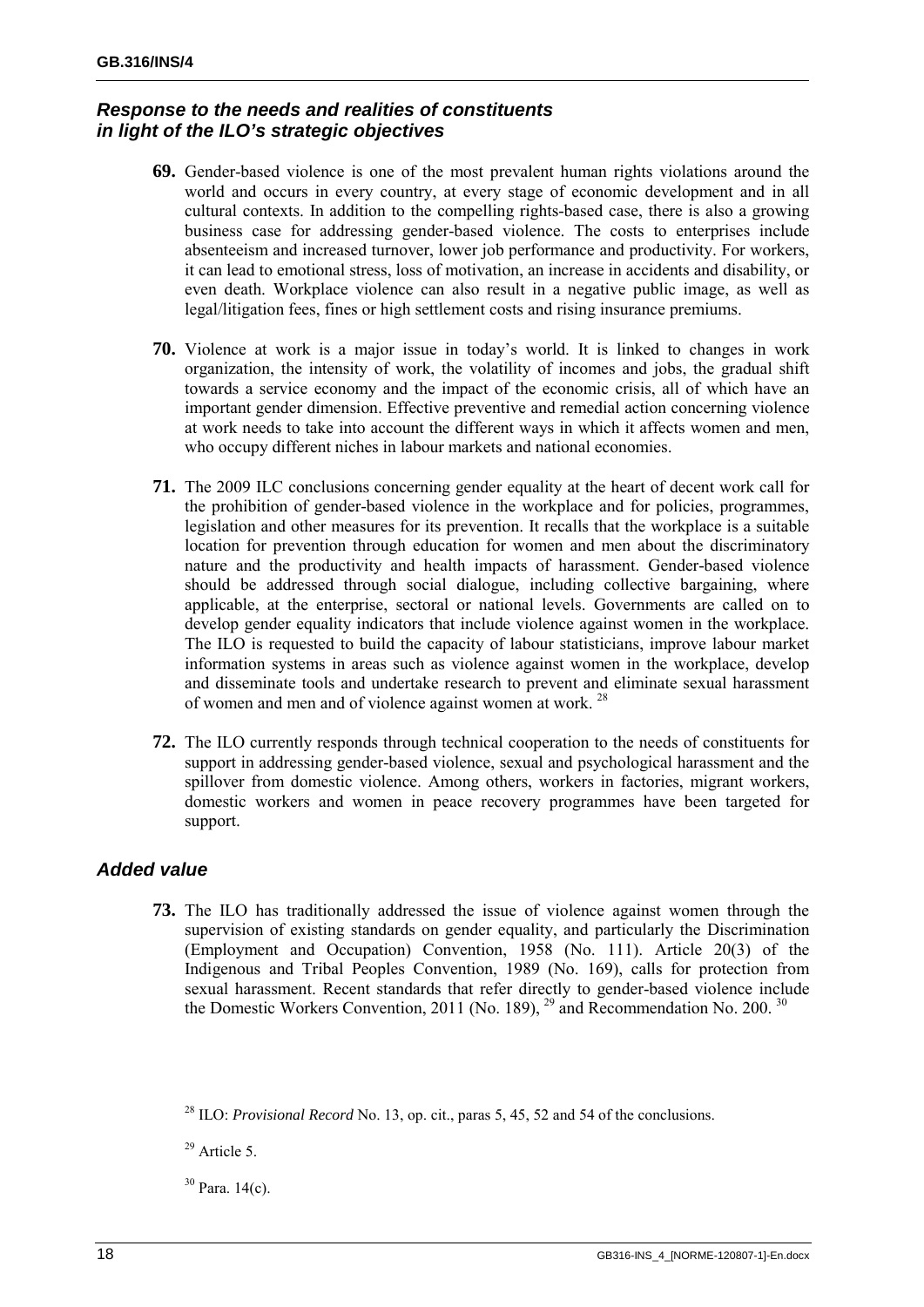**74.** While sexual harassment at work is covered by the existing body of ILO standards, training material and current work, gaps remain in the ILO's approach which, if addressed, would complement the existing framework of international and regional human rights standards addressing gender-based violence. It is not only a question of discrimination, but is also related to socio-economic and legal issues, occupational safety and health and education. As such, it needs to be addressed within the framework of a comprehensive approach encompassing the four pillars of the Decent Work Agenda.

#### *Expected outcome*

**75.** An ILO Convention and Recommendation on gender-based violence in the world of work would provide the basis for workers, management and their respective organizations to prevent and remedy gender-based violence in the world of work, as the workplace offers a unique context for addressing the issue. The instruments would provide guidance on welldesigned collective agreements, company human resources policies, gender-based violence policies, trade union policies, workplace and support programmes, and for governments to adopt appropriate policy responses and legislative measures. Dialogue mechanisms and collective bargaining agreements should be highlighted as pivotal in this respect. The ILO's regional presence offers the opportunity to monitor and report on the measures introduced to prevent violence against women and girls which have had a positive influence on the labour market participation of both sexes.

#### *Preparation of the Conference discussion*

**76.** The research and advocacy on the subject undertaken by the Office would form a good basis for the preparation of the discussion, which would be based on materials and reports 31 highlighting the most effective prevention strategies and successful responses, and identifying the gaps and challenges to achieving the most effective responses, with a view to developing a holistic approach to the prevention of gender-based violence, based on the Decent Work Agenda. Consultation with, and comments of, the United Nations, other specialized agencies, and other public international organizations would also be part of the preparation of the Conference discussion.

### **C. Building a diverse and inclusive world of work (general discussion)** *(A proposal based on a suggestion made by the secretariat of the Employers' group)*

#### *Background*

**77.** The proposal is submitted to the Governing Body for the first time. It arises from a suggestion made in the context of the informal tripartite consultations in September 2012 by the secretariat of the Employers' group, which was of the view that it is a key area to be discussed at the 103rd Session (2014) of the Conference. Support was expressed by a number of governments, including the Africa group. The secretariat of the Workers' group emphasized that the issue should be considered in terms of inclusiveness. In this context, the Governing Body may wish to hold a first discussion on the basis of the elements set out below and provide guidance to the Office concerning any follow-up action.

31 See, for example, ILO: *Gender-based violence in the world of work: Overview and selected annotated bibliography* (Geneva, 2011).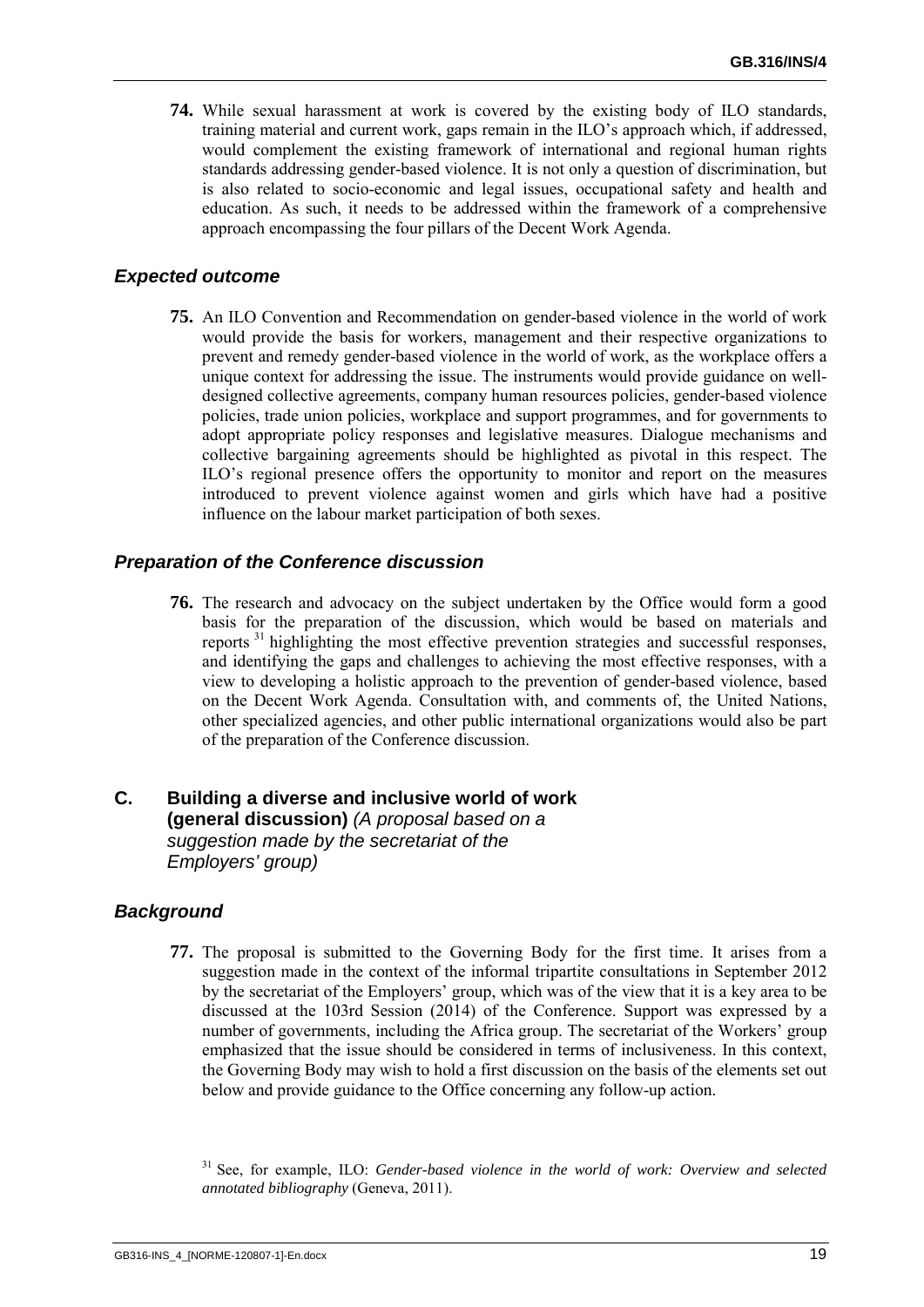### *Purpose*

**78.** A general discussion on building a diverse and inclusive world of work would examine how to harness effectively the employment potential and benefits of a more diverse workforce. It would review the inclusion of different, harder to reach and marginalized groups in the world of work, based on such grounds as gender, disability, age, race, ethnicity, national extraction, nationality, religion, sexual orientation and HIV and AIDS status, as a means of promoting decent work through more inclusive, welcoming, efficient and competitive workplaces. The discussion would focus on inclusion, equality of opportunity and treatment, and their significant potential for: additional job creation through increased creativity and improved teamwork; the extension of employment to groups that are often excluded; substantial operational and business benefits for workers, employers and their customers; and the promotion of non-discriminatory employment practices.

#### *Response to the needs and realities of constituents in light of the ILO's strategic objectives*

**79.** Factors such as increased globalization, demographic change, migration, multiculturalism, the economic costs of exclusion and the increased attention paid to human rights and CSR are contributing to a broader focus on inclusion and opportunities at the workplace. Countries in all regions and at all stages of development are faced with the reality of ageing populations and unemployed youth. Unemployment rates are higher for both young and older workers. About 15 per cent of the world's population, or one billion people, have some form of disability, which means that persons with disabilities form the world's largest minority group.  $32$  Of these, an estimated 785 million are of working age. Women, who make up half of the population and 40 per cent of the global workforce, are well educated and have increasing expectations of full and meaningful participation in the labour market. Migrant workers, who make up between 8 and 20 per cent of the labour force, are frequently from ethnic or religious minorities and often face higher labour market barriers. Indigenous people are affected by high rates of unemployment and experience difficulty in gaining access to formal employment opportunities. There is a need for prompt and comprehensive responses to these emerging trends to promote and ensure equality of treatment and full, productive and decent employment opportunities for all. Business is harnessing the diversity concept to build on the ILO's standards on equal remuneration, equality of opportunity and treatment, workers' with family responsibilities, the vocational rehabilitation and employment of persons with disabilities and HIV and AIDS. Governments, as well as businesses and trade unions (for example, through collective agreements), make use of strategies and adopt policies to implement nondiscriminatory practices and promote equality of opportunity and treatment. Trade unions advocate greater diversity at the workplace on the grounds of non-discrimination and governments, faced with rapid demographic transitions, are encouraging the hiring of a more diverse workforce to address labour shortages. The effective management of diversity and inclusion can help to change attitudes, ensure recognition of discriminatory practices and identify ways of resolving them.

#### *Added value*

**80.** A diverse and more inclusive world of work would result in greater social cohesion and improved welfare and productivity, and would combat the marginalization and exclusion of vulnerable social categories. The tripartite constituents, through social dialogue, are best

<sup>32</sup> WHO/World Bank: *World report on disability* (Geneva, 2011).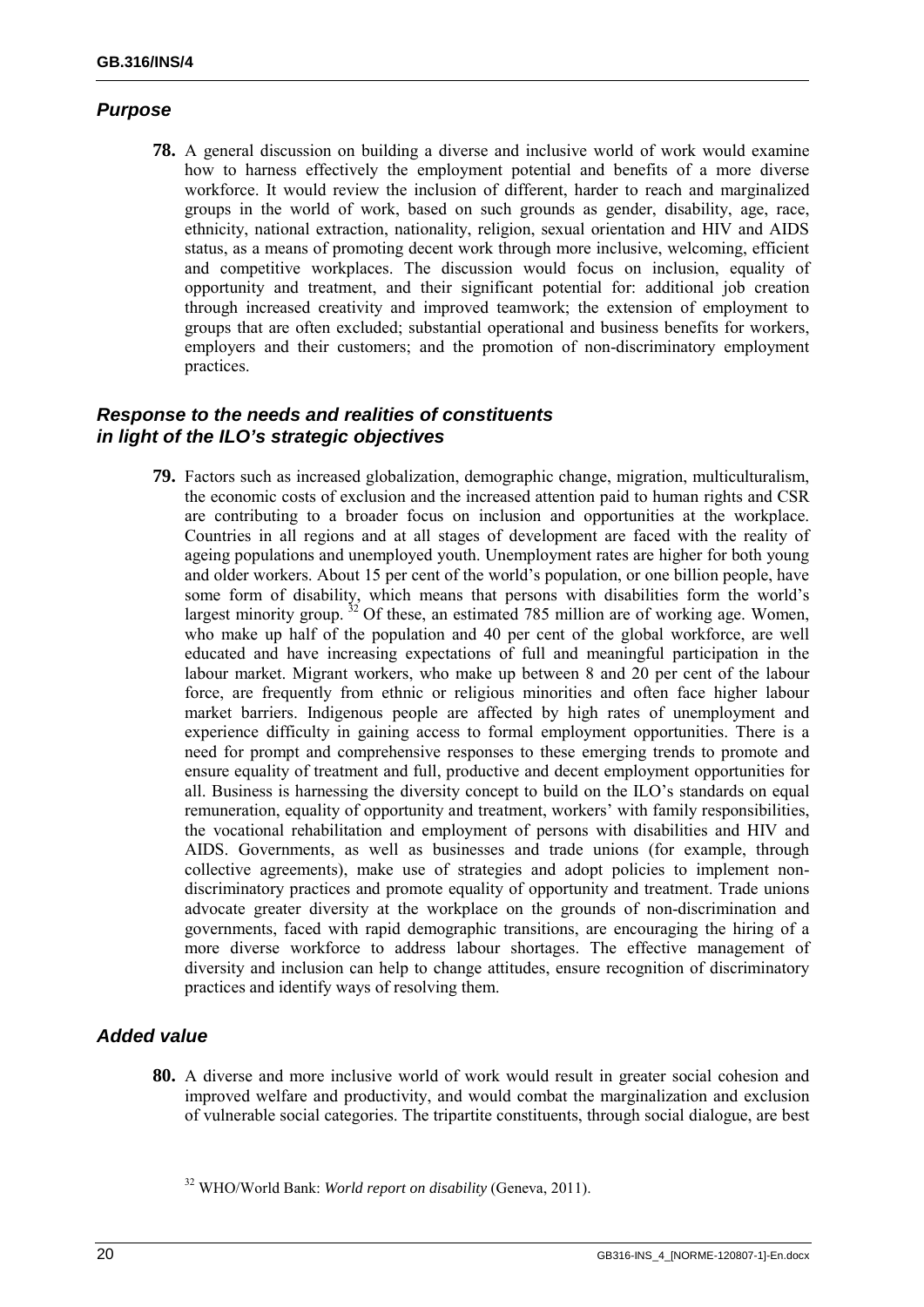placed to approach this issue from the social justice, socio-economic and business perspectives. In so doing, they can address the topic in a constructive and positive manner and reach conclusions that promote a more diverse workforce, grounded in economic realities and respect for international standards. In addition, the representatives of governments and of employers' and workers' organizations have an important contribution to make through their experience and knowledge of needs and good practices.

#### *Expected outcome*

**81.** A general discussion in the Conference would offer the opportunity to engage with contemporary thinking and dialogue, and to reach conclusions that would provide a comprehensive framework for viewing these issues. It would also identify concrete guidance and the next steps to be taken by the Office, constituents and within the multilateral system to harness the potential of diversity more effectively.

#### *Preparation of the Conference discussion*

- **82.** Preparation for a general discussion would involve the review and analysis of a diverse body of knowledge on the subject from various regions and sectors, and reflecting different dimensions of diversity. The Office has already undertaken considerable research on the application of its equality standards,  $33$  and it has an extensive database on national laws and policies on non-discrimination and equality. The 2009 conclusions concerning gender equality at the heart of decent work provide a solid reference point for the discussion, and the outcome of the general discussion on employment and social protection in the new demographic context at the 102nd Session (2013) of the Conference should provide a basis for addressing the issue of ageing within a diversity context.
- **83.** Research is currently being carried out on numerous grounds of discrimination, including gender, sexual orientation and nationality. Guidance is also being prepared for employers' and workers' organizations for the development and implementation of workplace policies on ethnic diversity. It is planned to develop training materials and hold regional workshops on gender and diversity for employers during the present biennium and the ILO Global Business and Disability Network has already started to focus on the issue of disability inclusion in the workplace with multinational companies and employers' organizations. However, additional research will be required on the economic and business impact and benefits of cultural diversity and the role of industrial relations in this respect.

#### **D. Two proposals for further consideration in light of the outcome of the discussions of the 102nd Session (2013) of the Conference**

**84.** The two proposals concern: (1) the resolution of labour disputes; and (2) the transition of the world of work towards a low carbon economy. These two proposals, if retained, would follow the approach adopted recently by the Governing Body<sup>34</sup> of keeping a slot open on the agenda of the Conference and postponing its decision, in the present case, in light of

<sup>33</sup> See, for example, ILO: *Giving globalization a human face*, General Survey on the fundamental Conventions concerning rights at work, Report III (Part 1B), ILC, 101st Session, Geneva, 2012; *Fundamental principles and rights at work: From commitment to action*, Report VI, ILC, 101st Session, Geneva, 2012; and the Global Reports on equality at work under the follow-up to the ILO Declaration on Fundamental Principles and Rights at Work of 2003, 2007 and 2011.

 $34$  See Part III of this document (paras 91–97).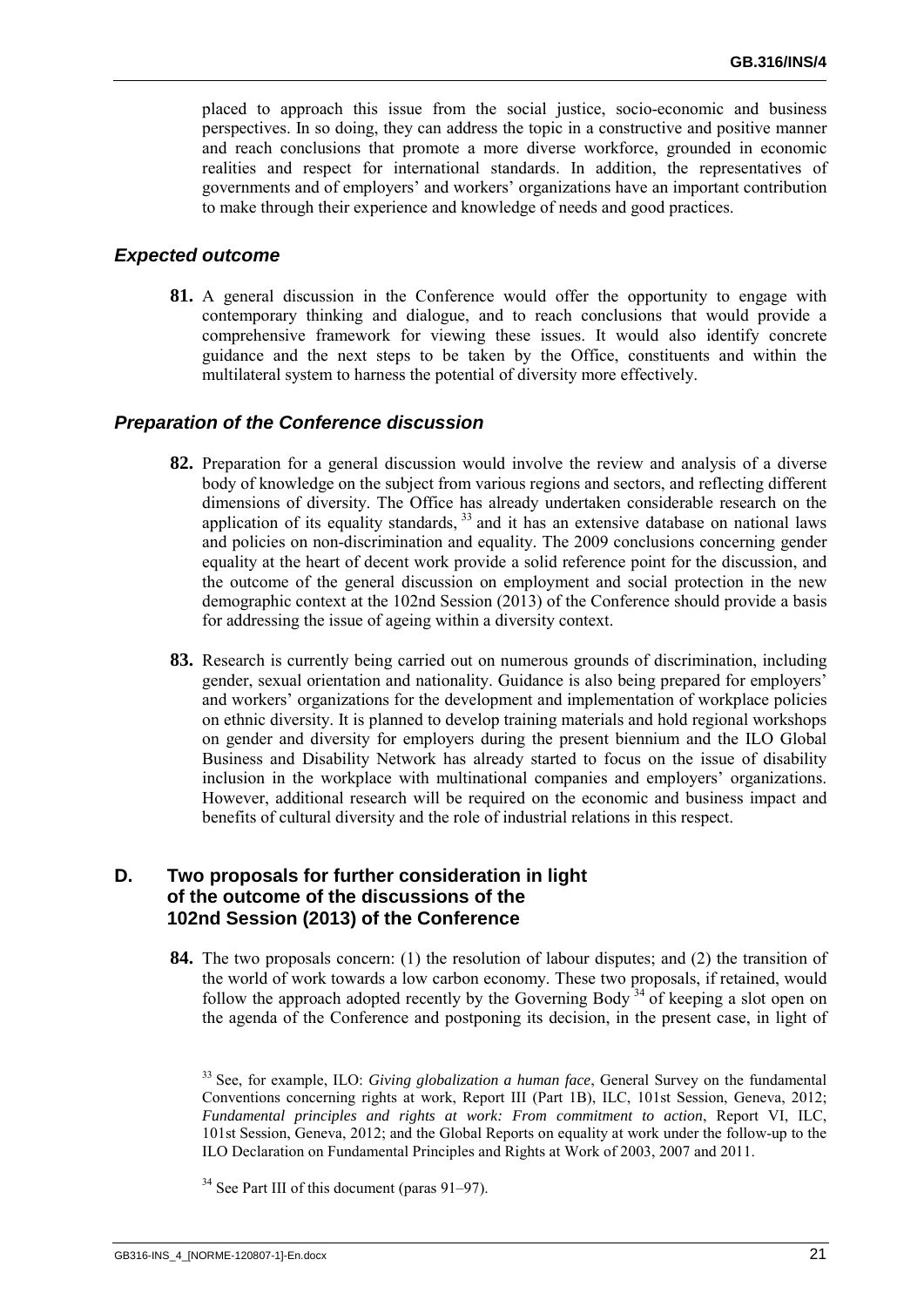the outcome of the discussions at the 102nd Session (2013) of the Conference. The Governing Body is invited to consider the two proposals and to provide guidance to the Office for the preparation of the 102nd Session (2013) of the Conference concerning the recurrent discussion on social dialogue and the general discussion on sustainable development, decent work and green jobs.

#### **A proposal regarding the resolution of labour disputes**

*(Coordination with the outcome of the recurrent discussion on social dialogue)*

- **85.** Three related suggestions were tabled in the context of the informal tripartite consultations held in September 2012. The first suggestion was submitted by the secretariat of the Employers' group with a view to a general discussion on "Dispute settlement: Promoting effective dispute settlement mechanisms". The second was put forward by the secretariat of the Workers' group with a view to standard setting on guiding principles on labour dispute resolution for the effective and swift settlement of labour disputes, in light of the 2012 recurrent discussion on fundamental principles and right at work. It was also indicated that the issue could be considered in light of the outcome of the recurrent discussion on social dialogue in 2013. The third suggestion was already pending before the Governing Body and concerned a proposed item to promote sound industrial relations through the prevention and resolution of labour disputes, with a view to a general discussion to follow up the conclusions of the Cartier Working Party.<sup>35</sup> The Office suggested that this topic might first be addressed within the framework of the 2013 recurrent discussion on social dialogue. This suggestion was supported by IMEC and a number of other governments. It was also suggested that the three different but similar suggestions should be reformulated and merged.
- **86.** It is clear that the issue has generated significant interest among ILO constituents. Procedures and mechanisms for the prevention and the effective resolution of labour disputes (including labour courts, conciliation, mediation and arbitration machinery) are necessary for the realization of social justice, stable and productive industrial relations and well-functioning labour markets.
- **87.** There would appear to be a meeting of the minds to further examine the proposal with a view to its possible inclusion on the Conference agenda in light of the outcome of the recurrent discussion on social dialogue in 2013. There is growing evidence of significant innovations at the national level, including the creation and strengthening of specialized labour courts, the modernization of their proceedings, the integration of other dispute resolution processes (e.g. conciliation and mediation) and the development of new approaches by workers and employers through collective bargaining. The report for the 2013 recurrent discussion on social dialogue provides an important opportunity to review trends and innovations and identify policies and practices that support the effective prevention and resolution of labour disputes. These include ensuring access to and the simplicity of processes, the importance of expeditious and fair processes, cost effectiveness and competency to address specialized labour disputes. Discussion of this proposal by the Governing Body could pave the way for substantive consideration of the matter during the recurrent discussion and the provision of guidance on whether further consideration should be given to elaborating guiding principles for the effective resolution of labour disputes.

 $35$  GB.313/INS/2, appendix, paras 76–86.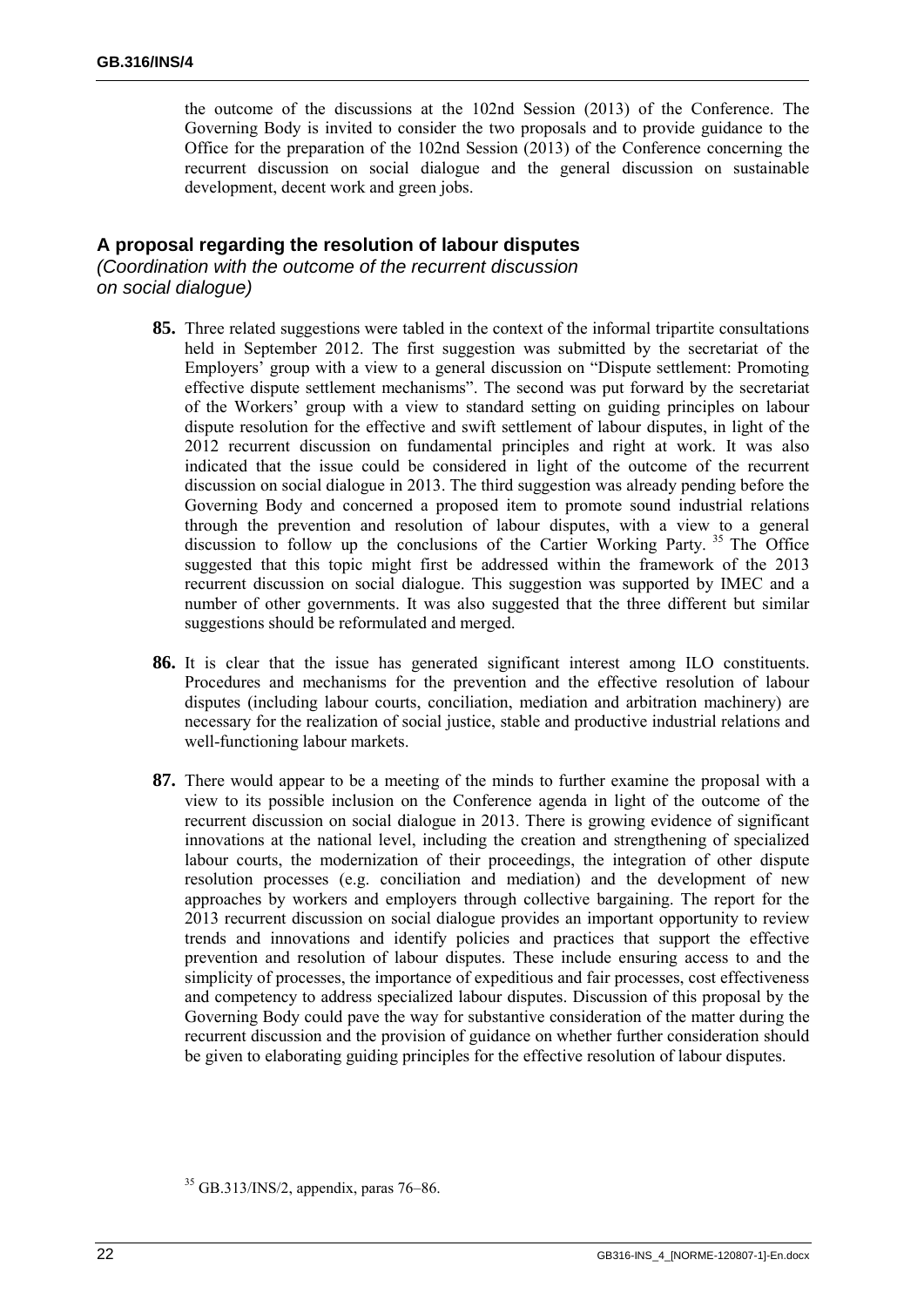#### **A proposal for a Convention (supplemented by a Recommendation) on the transition of the world of work towards a low carbon economy** *(Coordination with the outcome of the general discussion on sustainable development, decent work and green jobs)*

- **88.** The suggestion was made by the secretariat of the Workers' group in the context of the informal tripartite consultations in September 2012, with the indication that it should be further considered in light of the outcome of the general discussion on sustainable development, decent work and green jobs at the 102nd Session (2013) of the Conference. It was emphasized that a possible new ILO instrument would be timely in providing guidance to governments, employers' and workers' organizations on how to strengthen environmental protection by consolidating the social and economic measures needed to smooth the transition towards sustainable development. The instrument would further elaborate the policies required to ensure that just transition arrangements are put in place in the world of work and would identify ILS that can guide action on these different policies.
- **89.** The report prepared by the Office for the general discussion in 2013 will address the question of the transition to a sustainable, low carbon and green economy. It will explore the opportunities and potential challenges and risks for employment, occupational safety and health, working conditions, social equity and labour rights. The policies, institutional arrangements and practices that are most effective in managing risks and challenges for enterprises and workers will be highlighted. The report will suggest measures to help build the resilience of enterprises and ensure a just transition for workers. The report will also examine the relevance and potential of the effective application of existing ILO Conventions and Recommendations in support of national sustainable development strategies. They will include the eight fundamental Conventions, the four governance Conventions, the Social Protection Floors Recommendation, 2012 (No. 202), and a range of instruments on occupational safety and health. It will also take into account the Conference conclusions concerning the promotion of sustainable enterprises  $36$  and the conclusions on skills for improved productivity, employment growth and development.<sup>37</sup> Ways of making better use of existing ILO instruments within a single policy framework will be explored in order to achieve better outcomes in terms of opportunities for decent work, inclusion and equality in the transition to a low-carbon and green economy. The report and the outcome of the general discussion could provide guidance on how this could be taken forward by the Conference, including a review of the existing body of ILS with a view to identifying whether there is a need to supplement them with a new instrument. Like the possible new instrument on the informal economy, the ILO would be in a better position to make a contribution to the post-2015 development framework, and a possible new set of SDGs, indicators and targets in the wake of the Rio +20 Summit. Due account will have to be taken of developments in this respect.

<sup>36</sup> ILO, *Provisional Record* No. 15, ILC, 96th Session, Geneva, 2007, p. 95.

<sup>37</sup> ILO, *Provisional Record* No. 16, ILC, 97th Session, Geneva, 2008, p. 46.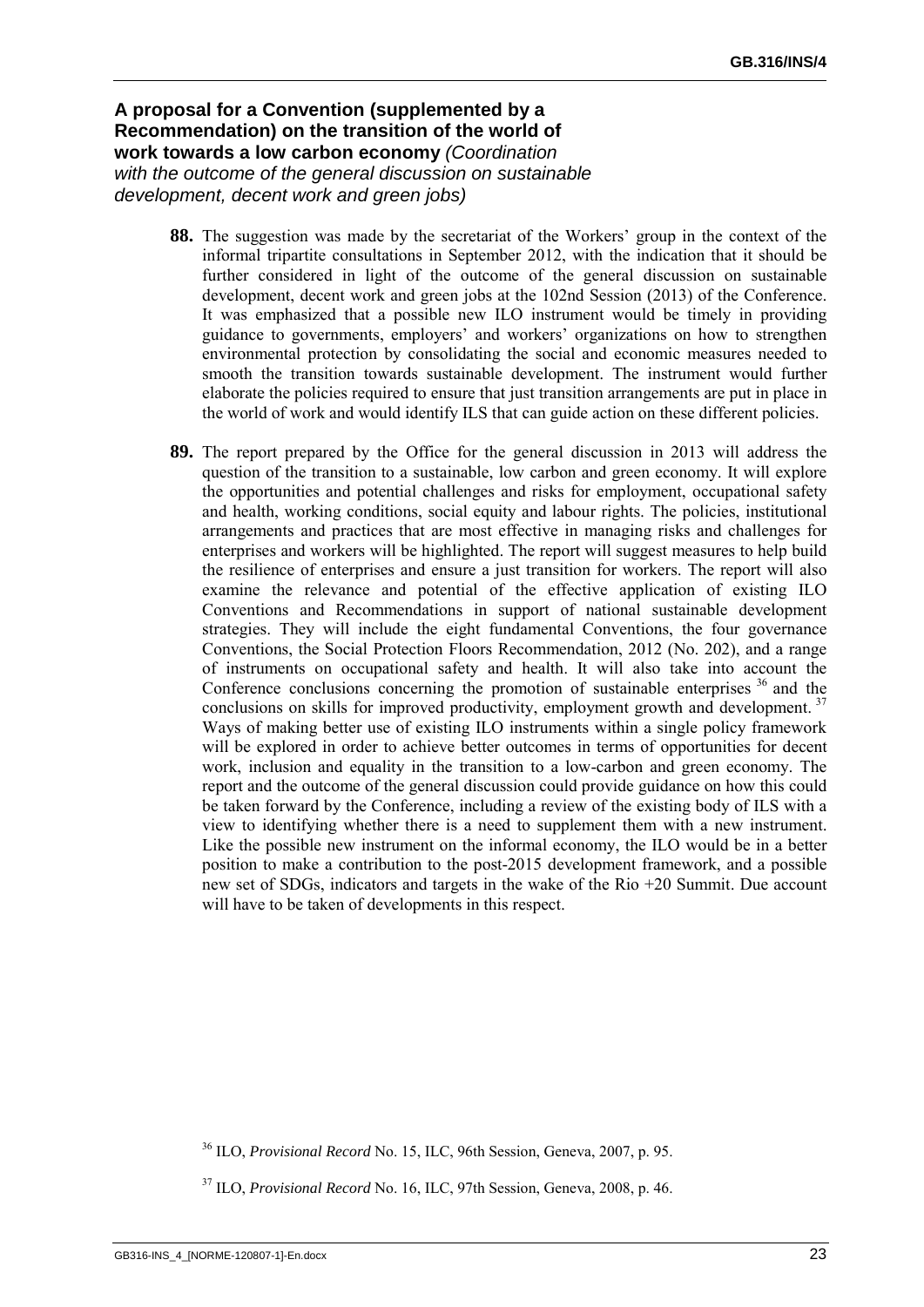#### *Draft decision*

- **90.** *With regard to the agenda of future sessions of the Conference, the Governing Body:* 
	- *(a) is invited to provide guidance on:* 
		- *(i) the inclusion on the agenda of the 104th Session (2015) of the Conference, of the revision of the Employment (Transition from War to Peace) Recommendation, 1944 (No. 71) (standard setting), noting its relevance to the recurrent discussion on employment in 2014;*
		- *(ii) any follow-up action required concerning: a proposal for a standardsetting item on gender-based violence in the world of work; and an item on building a diverse and inclusive world of work (general discussion); and*
	- *(b) postpones consideration of proposals on labour dispute resolution and on a Convention (supplemented by a Recommendation) on the transition of the world of work towards a low-carbon economy pending the outcome of the related discussions at the 102nd Session (2013) of the Conference.*

# **III. Update on the process of setting the agenda of the Conference**

#### **Consultations on the process of setting the Conference agenda**

- **91.** A consultation process on the setting of the Conference agenda was launched at the 312th Session (November 2011) of the Governing Body. 38 Over the past year, the tripartite consultative group<sup>39</sup> has held a series of consultations on the question of the Conference agenda, either in specific consultations, or in the context of discussions concerning the reform of the Conference. The discussions have covered both the selection of items for the agenda of the 103rd Session (2014) of the Conference and the overall issue of the process of setting the Conference agenda.
- **92.** Following the informal tripartite consultations held in February 2012, <sup>40</sup> the issue of the process of setting the Conference agenda was discussed during the consultations held in May 2012. Further exchanges of views occurred during the consultations held on 20 September 2012. The tripartite consultative group took note of these discussions during the informal tripartite consultations held on 15 October concerning the reform of the Conference.

38 GB.312/PV, para. 15; GB.312/WP/GBC/1.

<sup>39</sup> See paragraph 19 of the Introductory Note of the Compendium of rules applicable to the Governing Body of the International Labour Office.

 $40$  GB.313/INS/2, paras 9–12.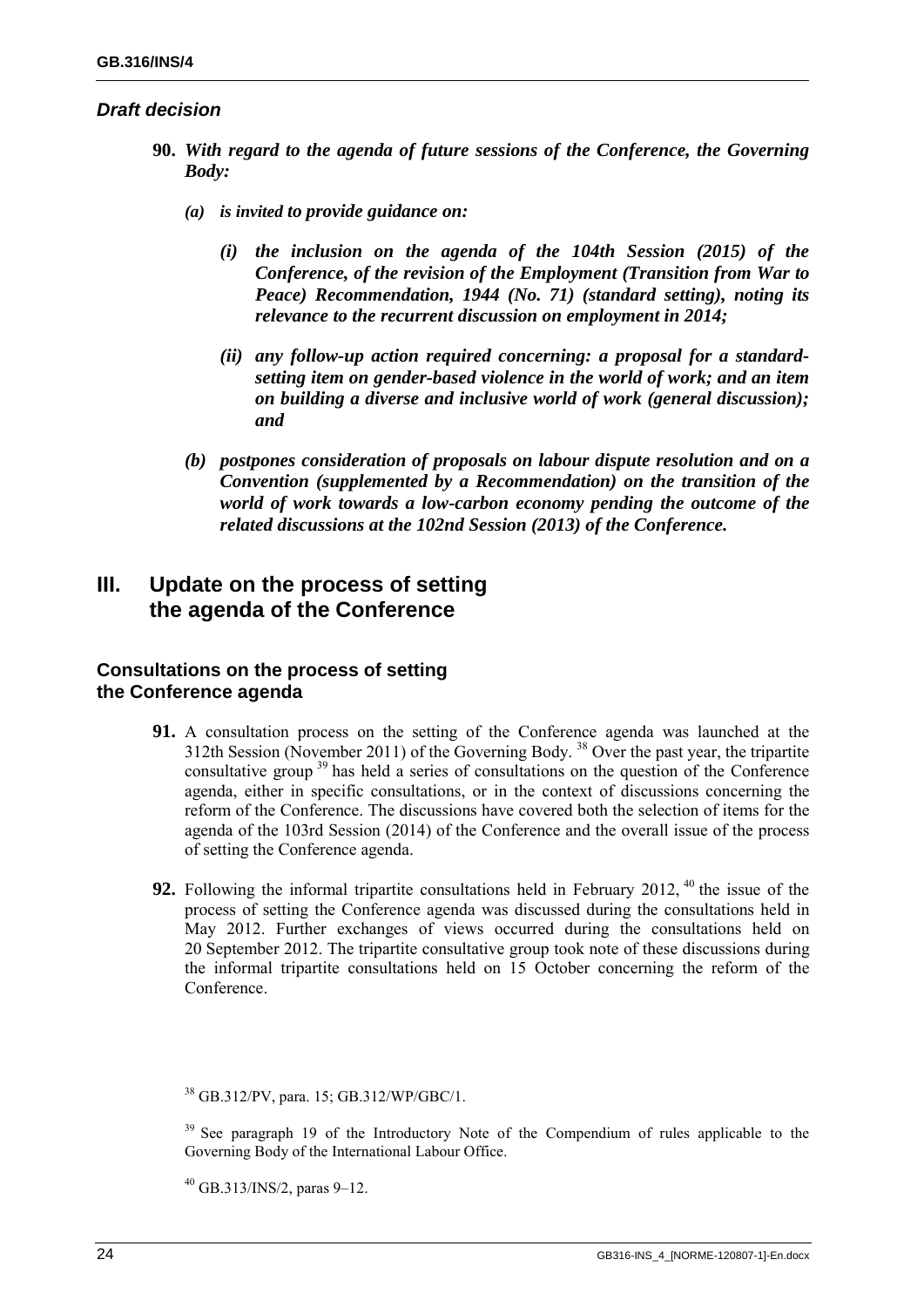#### **Recent evolutions in the practice of setting the Conference agenda**

- **93.** At the outset, it may be observed that sustainable improvements in the process of setting the Conference agenda can only be achieved if the corresponding changes take into account and are in line with the outcome of the discussions on the reform of the Conference. A comprehensive approach should also be adopted to the institutional and procedural implications of the setting of the Conference agenda, backed up by consensus on the ILO standards policy, including the Standards Review Mechanism.
- **94.** The scheme of recurrent discussions under the ILO Declaration on Social Justice for a Fair Globalization has already, as intended, contributed to streamlining the process of setting the Conference agenda. The task of setting the Conference agenda has been assisted by the inclusion of a recurrent discussion on the agenda of each session of the Conference corresponding to the current seven-year cycle of such discussions. This has also helped in the planning of the preparatory work for these Conference discussions. As recalled during the consultations held in September 2012, the outcome of the recurrent discussions may also facilitate the identification of items for future sessions of the Conference. This has been the case for the recurrent discussion on social protection (social security). Proposals to follow up the conclusions of the recurrent discussion on fundamental principles and rights at work and the conclusions of the recurrent discussion on employment are set out above. The consultations on the reform of the Conference in October 2012 provided support for consideration to be given to the implementation of measures to realize more fully the specific purpose of the recurrent discussions under the ILO Declaration on Social Justice for a Fair Globalization.
- **95.** The objective of the tripartite informal consultations on the setting of the Conference agenda is to facilitate discussion in the Governing Body and enhance the efficiency of the process by providing structured and timely guidance to the Office for the preparation of the respective discussions. However, it is clear that they do not replace the formal discussions and decisions by the Governing Body, which remains responsible for deciding on the items to be selected for the Conference agenda. The modalities and frequency of these informal tripartite consultations may have to be further examined to ensure that they are conducted in an effective, transparent and timely manner.
- **96.** Steps are also being taken to enhance the role played by the Office. Tripartite informal consultations ensure that the Office is responsive to the suggestions made by constituents. At the same time, it is necessary to enhance Office-wide coherence, coordination and collaboration, both in the selection of proposed items for examination by the Governing Body and in the preparation of Conference discussions of the items selected. Clearly, the Conference agenda is an area in which the Office has to work together more coherently. A review of the related internal arrangements and processes is under way, and will be carried out in line with the current Office reforms.
- **97.** Finally, the practice of the Governing Body regarding the timing of its decisions has further evolved. It was proposed during the informal tripartite consultations in February 2012 and during the 313th Session (March 2012) of the Governing Body that, as a general rule, a slot should be kept open, in the relevant Conference agenda, until the June session of the Governing Body.  $41$  This would allow for the selection of an item as a follow-up to the work of one of the technical committees of the Conference, including the committee on the recurrent discussion, or of a topical issue requiring urgent examination. The Governing

<sup>41</sup> GB.313/INS/2, para. 9.